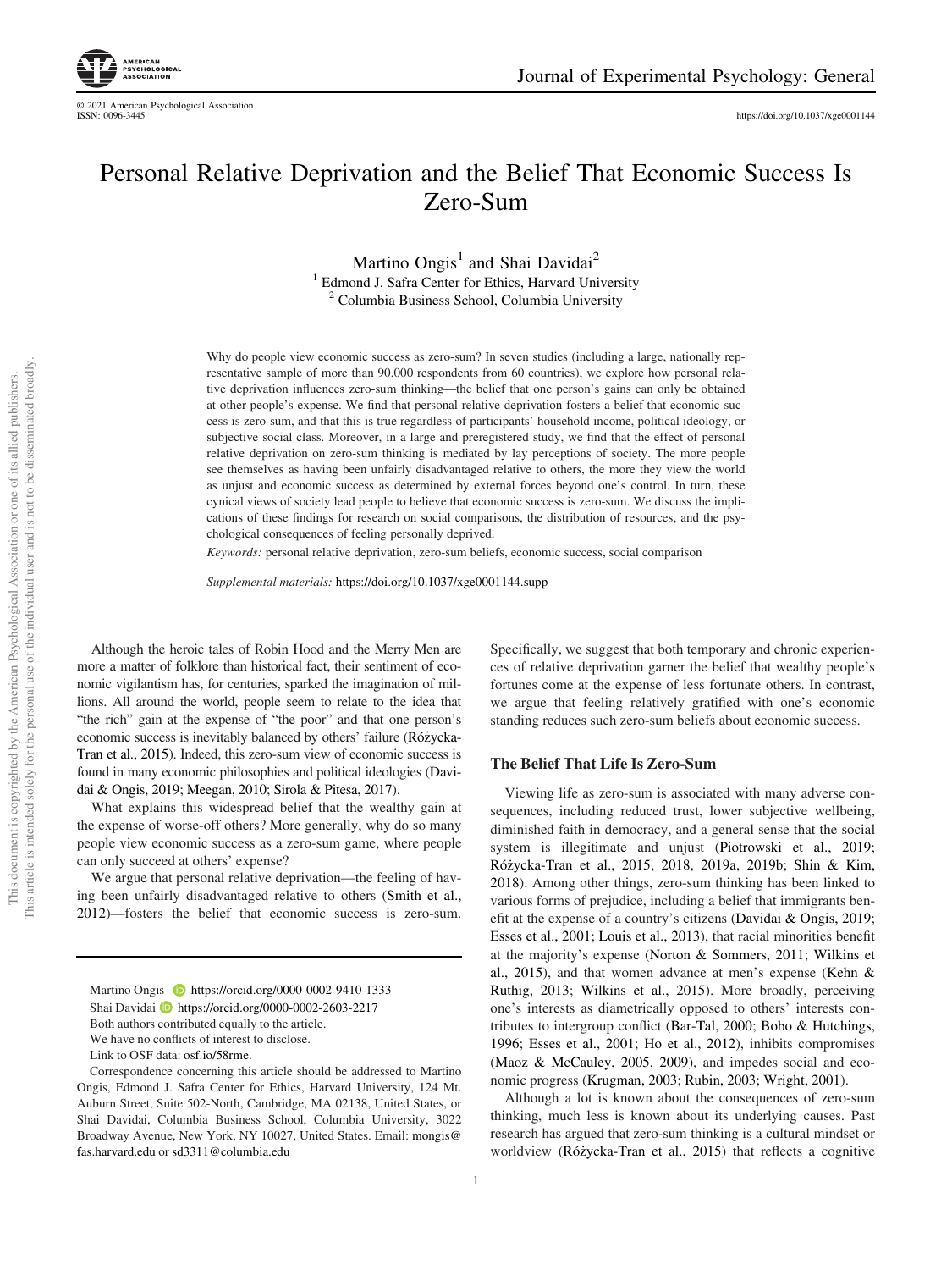adaptation to scarcity (Boyer & Petersen, 2018; Foster, 1965) and is a relic of erroneous mercantilist views of economic exchange (Johnson, 2018). Yet, recent research suggests that zero-sum beliefs are more malleable than previously thought and are influenced by such factors as people's perceptions of the economy (Sirola & Pitesa, 2017), their beliefs about the status-quo (Davidai & Ongis, 2019), the experience of personal threat (Smithson et al., 2015), and the way in which zero-sum statements are phrased and measured (Smithson et al., 2017). For instance, whereas depicting social and economic issues as a threat to the status -quo increases zero-sum thinking among conservatives, framing the very same issues as upholding existing social structures increases zero-sum thinking among liberals (Davidai & Ongis, 2019).

In this article, we examine an important yet previously overlooked factor that underlies the belief that economic success is zero-sum. Specifically, we examine whether *personal relative deprivation*—an aversive state brought about by feeling that one has been unfairly disadvantaged relative to others (Smith et al., 2012)—increases zero-sum thinking. We predicted that relative to people who feel gratified about their economic standing, those who feel personal relative deprivation would be substantially more prone to view economic success as zerosum.

# Personal Relative Deprivation and Zero-Sum Thinking

Inspired by work on social comparison processes (Festinger, 1954; Wheeler & Miyake, 1992), personal relative deprivation has been conceptualized as a two-step process: an initial cognitive assessment that one has been personally disadvantaged relative to a comparison target, and a subsequent negative affective reaction that includes anger, resentment, and dissatisfaction with one's outcomes (Callan et al., 2008; Haisley et al., 2008; Smith et al., 2012). This experience of relative deprivation has been associated with various physical and psychological consequences, including heightened stress, poor mental health, and lower subjective wellbeing (Eibner & Evans, 2005; Ellaway et al., 2004; Luttmer, 2005; Pham-Kanter, 2009; Walker & Mann, 1987). And, although feeling relatively deprived can motivate personal development (Hafer & Olson, 1993; Olson et al., 1995), it can also lead people to discount their desired outcomes (Crosby, 1984; Tougas & Beaton, 2008) and to engage in delinquent and needlessly risky behaviors (Agnew, 2001; Callan et al., 2011; Greenberg, 1993).

Importantly, the experience of relative deprivation is independent from people's objective economic resources, and financially well-off people may still feel disadvantaged when comparing themselves to better-off others (Davidai & Deri, 2019; Frank, 1985; Houston et al., 1989; Sherman, 2019). Because better-off others are often more cognitively accessible than those who are worse-off than oneself (Davidai et al., 2021; Deri et al., 2017), it is not surprising that objectively well-off individuals can nonetheless feel as if they have been personally deprived of an otherwise better fortune. Thus, although relative deprivation is negatively correlated with objective markers of economic success (Callan, Kim, & Matthews, 2015; Callan et al., 2008), even objectively well-off individuals can nonetheless feel deprived when comparing themselves to financially better-off others.

We examine how personal relative deprivation influences the belief that economic success is zero-sum. Given that relative deprivation fosters a competitive and antagonistic view of interpersonal relationships (Callan et al., 2017; Smith et al., 2012), we predicted that it would more generally lead people to view success as zero-sum, such that one person's gains are inevitably balanced by others' losses. Specifically, we argue that the sense of deprivation that arises from comparing oneself to better-off others promotes the belief that success is zero-sum. In contrast, we argue that a sense of relative *grati*fi*cation* (which arises from comparisons to less fortunate others) reduces zero-sum beliefs about economic success.

Why would relative deprivation foster zero-sum beliefs about economic success? First, the inconsistency between seeing others as better-off yet seeing oneself as more intelligent, competent, and hardworking (Alicke & Govorun, 2005; Dunning et al., 2004) can create a cognitive dissonance that people seek to resolve. To do so, people may focus on difficulties that have held them back (i.e., resolving the dissonance by seeing themselves as having faced more hardships than others; e.g., Davidai & Gilovich, 2016; Hansson et al., 2021) as well as on how the social system is rigged against them (i.e., resolving the dissonance by seeing the entire system as unjust). Consequently, by focusing people on the difficulties they face and the lack of justice in society, relative deprivation may foster the belief that success is zero-sum, giving people an explanation for how seemingly intelligent and hardworking individuals like them can still be deprived of better outcomes. Second, even in the absence of dissonance, motivated reasoning processes may lead people who feel deprived to view success as zerosum. Specifically, people may be motivated to absolve themselves from blame about their circumstances by attributing their dire outcomes to *others*' actions, therefore justifying their desire to "take back" what they believe others have gained at their expense (Kimmel, 2013) as well as their desire to reject any policy that might make others better-off (McGhee, 2021). Thus, rather than blaming themselves for their perceived deprivation, people may be motivated to view others' economic success as zero-sum.

Of course, although zero-sum thinking may sometimes be justified (e.g., when resources are indeed distributed in a zero-sum manner), it can be misplaced when applied to broader economic outcomes (e.g., Schelling, 1958). Because voluntary transactions of goods and labor create opportunities for mutual gains, they typically make all parties better-off (or not worse-off) than before. And, whereas certain policies and outcomes may be zero-sum (such as when special-interest groups lobby for policies that benefit them at the expense of the "silent majority"; Stiglitz, 1998), economic success on the whole is not zero-sum in the narrow sense of the term (i.e., the success of some and the failure of others is typically accompanied by *overall* economic growth). Yet, regardless of the accuracy of such beliefs, their negative consequences make it important to understand when and why people exhibit them. Thus, rather than examining the accuracy of people's beliefs (and far from making a normative claim regarding whether success is or isn't zero-sum), we investigate the psychological forces that encourage or inhibit such zero-sum beliefs in the first place.

#### Research Overview

In seven studies, we examine the influence of personal relative deprivation on zero-sum thinking. Using a large and nationally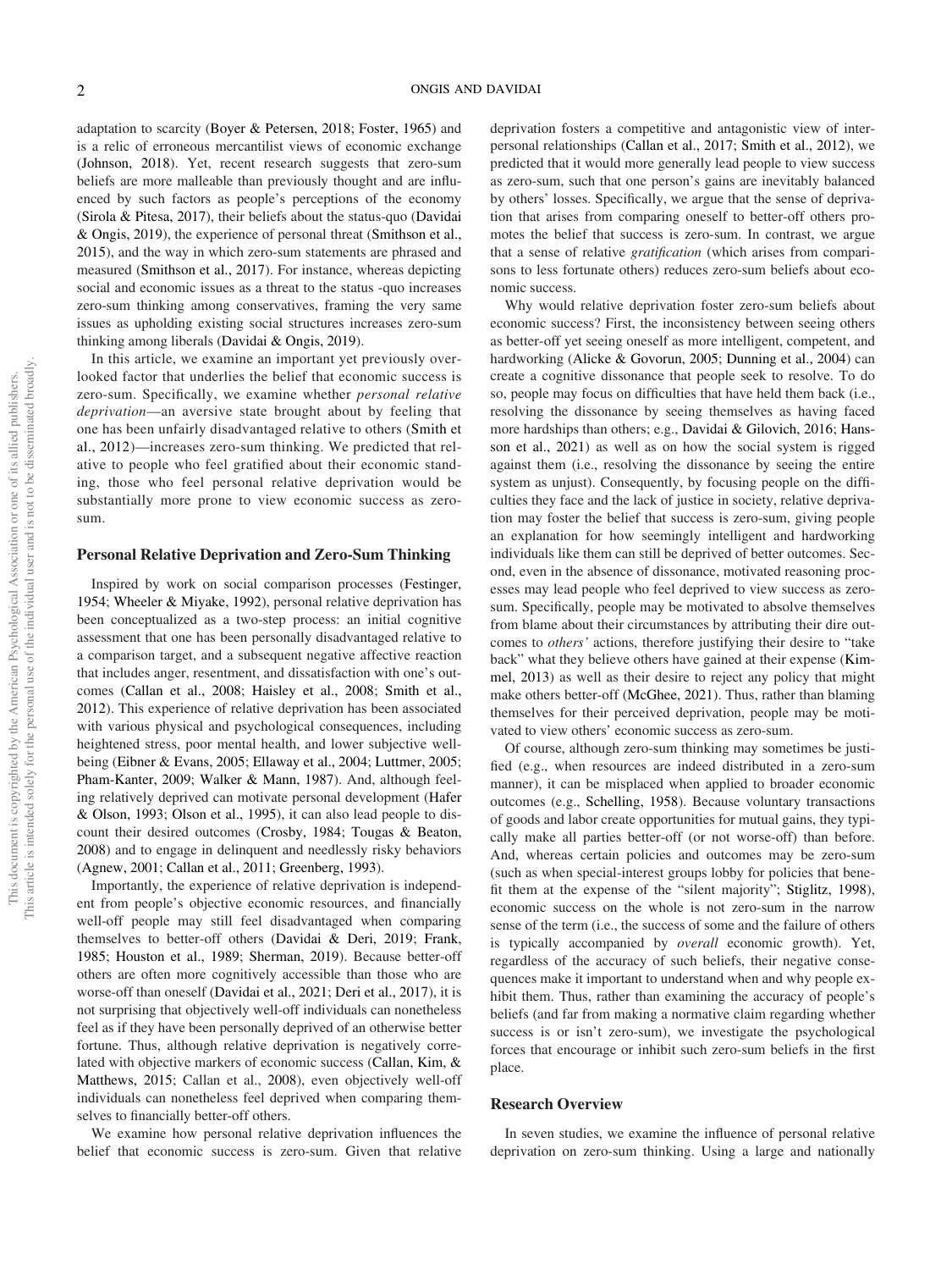representative sample from sixty countries, Study 1 examines the relationship between people's satisfaction with their financial resources and their belief that wealth is zero-sum. Studies 2A–2C establish a causal relationship between temporary experiences of relative deprivation and zero-sum thinking by asking participants to compare themselves with better-off or worse-off others before assessing their beliefs about economic success. Studies 3A and 3B replicate this effect in the context of the COVID-19 pandemic. Finally, in a large, preregistered study, Study 4 examines several potential mediators of the relationship between chronically feeling relative deprivation and zero-sum thinking. In all studies, we predicted that personal relative deprivation would foster a belief that economic success is zerosum, such that people can only gain at others' expense. Importantly, we predicted that this effect would be independent from objective indicators of socioeconomic status, such as income and education (Kraus & Keltner, 2009), as well as other demographic variables known to affect the belief that life is zero-sum.

For all studies, we report all conditions run and measures collected. Sample sizes were determined in advance (with the intention of achieving 80% power for detecting small-to-medium effects, using a  $\sim$ 100 participants/condition heuristic in Studies 2–3 and based on the effect of a pilot study in Study 4), and analyses were conducted after data collection was complete. For each study, we report any exclusion criteria and a sensitivity power analysis, determining the smallest observable effect given the achieved sample. The research reported follows APA's ethical standards and was approved by the Institutional Review Boards of the authors' institutions. All the materials and data can be accessed through the Open Science Framework: https://osf.io/58rme/?view\_only= b5c3dac1d803490bb4397a9240aa0550.

# Study 1

We begin by examining the relationship between personal relative deprivation and the belief that wealth is zero-sum. To do so, we analyzed individual-level data from the World Value Survey, a project that, for the past 4 decades, has collected representative samples of respondents in almost 100 countries (Inglehart et al., 2014). We examined how the affective component of personal relative deprivation, as indicated by people's satisfaction with their household income (Smith et al., 2012), relates to the belief that economic success is zero-sum. We predicted that participants who feel unsatisfied with their personal finances would be more prone to view wealth as zero-sum and less prone to view it as potentially growing for everyone.

In addition, we examined whether the relationship between relative deprivation and zero-sum thinking is exhibited beyond the effects of income and socioeconomic status (Rózycka-Tran et al., \_ 2015). Although we expected to find a negative relationship between indicators of status and zero-sum thinking, we predicted that, regardless of their socioeconomic status, personal relative deprivation would lead people to view economic success as zero-sum.

# Method

#### **Participants**

Ninety thousand three hundred fifty participants from 60 different countries (43,391 males, 46,868 females, 91 other/did not respond;  $M_{\text{age}} = 42.05$ ) took part in the sixth wave (2010–2014) of the World Values Survey. Of these, two thousand, one hundred seventy were American participants (1,053 males, 1,117 females;  $M_{\text{age}} =$ 49.09). Detailed information about the survey, including the method of recruitment, can be found at http://www.worldvaluessurvey.org/ WVSDocumentationWV6.jsp.

# Materials and Procedure

We focused on two key variables in the World Values Survey: participants' affective experience of relative deprivation, as measured by their level of dissatisfaction with their personal finances, and the belief that wealth is zero-sum. Financial satisfaction/dissatisfaction was measured with the following question: "*How satis*fi*ed are you with the* fi*nancial situation of your household?*" (1 = *Completely dissatis*fi*ed*; 10 = *Completely satis*fi*ed*). Zero-sum thinking was measured on a 10-point scale asking respondents to indicate how much they believe that *People can only get rich at the expense of others* (1) versus *Wealth can grow so there*'*s enough for everyone* (10). We reverse-scored both scales so that higher values indicate higher relative deprivation and a greater tendency for zero-sum thinking.

To account for the influence of various individual-level factors on zero-sum thinking, we included in the analyses participants' age, gender, ethnicity, level of education, household income ("On this card is an income scale on which 1 indicates the lowest income group and 10 the highest income group in the country. We would like to know in what group your household is. Please, specify the appropriate number, counting all wages, salaries, pensions, and other incomes that come in";1= *Lowest group*; 10 = *Highest group*), subjective social class ("People sometimes describe themselves as belonging to the working class, the middle class, or the upper or lower class. Would you describe yourself as belonging to the:"  $1 = Upper class$ ;  $5 = Lower class$ , and political orientation ("In political matters, people talk of 'the left' and 'the right.' How would you place your views on this scale, generally speaking?"  $1 = Left$ ;  $10 = Right$ ).

# Results

We predicted that personal relative deprivation (i.e., feeling dissatisfied with one's finances regardless of one's actual income level) would predict the belief that wealth is zero-sum, such that the rich accrue their wealth at the expense of less fortunate others. As predicted, we found a significant positive relationship between personal relative deprivation and zero-sum thinking in both the American sample,  $\beta = .18$ ,  $t(2170) = 8.92$ ,  $p < .001$ , as well as in the entire global sample,  $\beta = .12$ ,  $t(90350) = 37.06$ , *p*  $<$  .001. The more participants felt deprived about their financial situation, the more they viewed wealth as zero-sum. Moreover, this relationship remained significant even when controlling for household income and social class,  $\beta_{U.S. \ sample} = .14$ ,  $t(2121) =$ 5.75,  $p < .001$ ;  $\beta_{\text{Entire sample}} = .12$ ,  $t(90349) = .29.02$ ,  $p < .001$ , as well as when controlling for participants' age, gender, education, and political orientation (see Table 1).

Finally, a mixed-model analysis treating country as a randomeffect variable revealed a significant effect of deprivation on zerosum thinking above and beyond the effects of income, social class, age, gender, education, political orientation, and two related country-level macroeconomic variables (GDP per capita and the Gini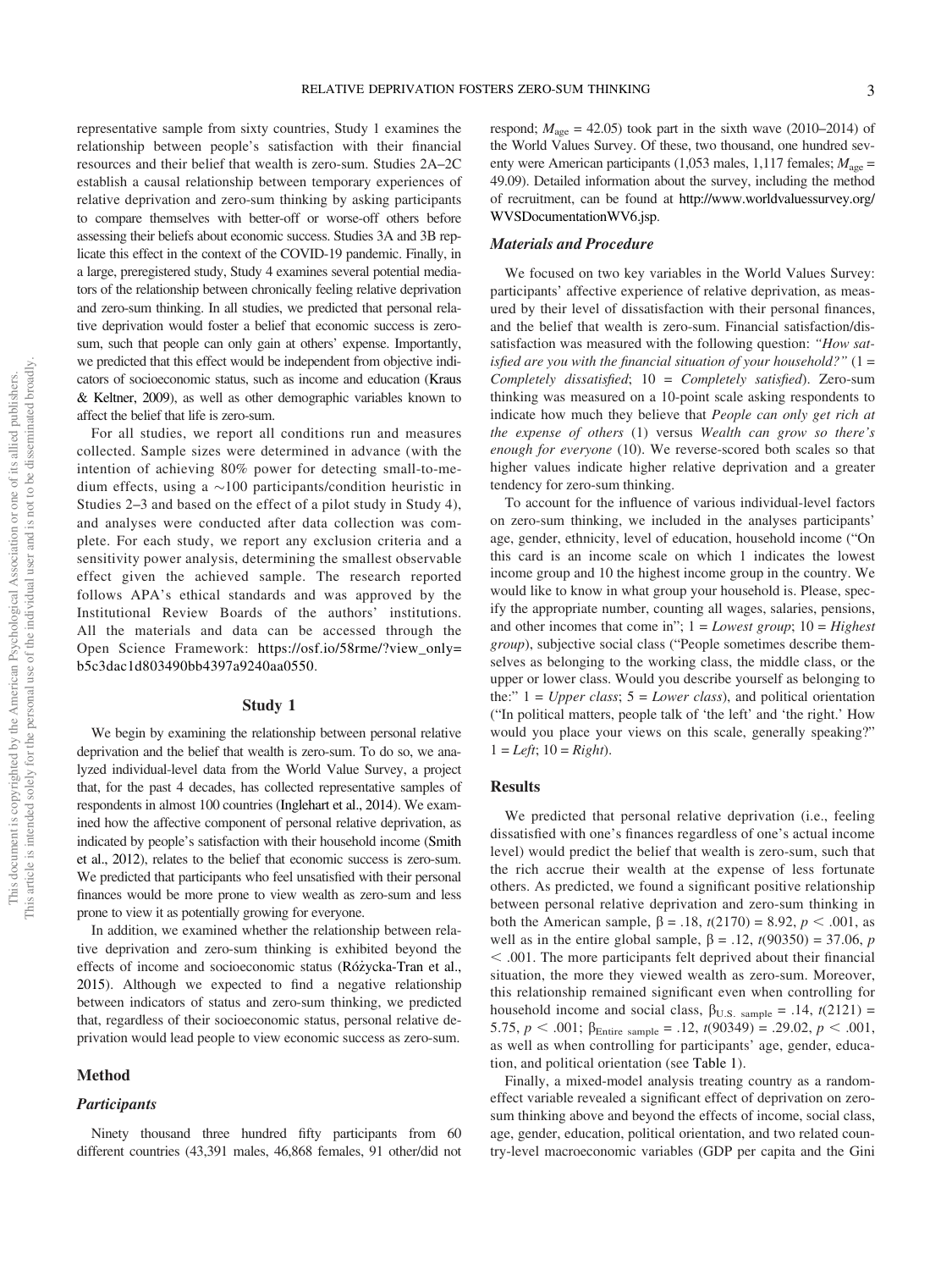#### 4 ONGIS AND DAVIDAI

| ć<br>apr.<br>3<br>l<br>₿<br>ś<br>ļ<br>i<br>ċ<br>i<br>)<br>Ì<br>ŗ<br>l<br>ć<br>i<br>ì<br>)<br>j<br>J<br>$\frac{1}{2}$ |             |
|----------------------------------------------------------------------------------------------------------------------|-------------|
|                                                                                                                      | Ξ<br>į<br>į |
|                                                                                                                      |             |

Table 1

*Zero-Sum Thinking in the United States (Right) and All 60 Countries (Left) in the World Values Survey as the Product of Personal Relative Deprivation, Household Income, Subjective Social Class, Age, Gender, Education, and Political Orientation (Study 1)*

| Source                        | Full Sample of 60 Countries ( $n = 90,349$ ) |       |           |         | U.S. Sample $(n = 2,081)$ |      |          |         |
|-------------------------------|----------------------------------------------|-------|-----------|---------|---------------------------|------|----------|---------|
|                               |                                              | SE    | $t$ Value | Pr >  t | ß                         | SE   | t Value  | Pr >  t |
| Intercept                     | 3.96                                         | 0.06  | 59.25     | < 0.005 | 7.47                      | 0.56 | 13.28    | < .0001 |
| Personal relative deprivation | 0.11                                         | 0.004 | 27.77     | < .0001 | 0.07                      | 0.02 | 3.21     | 0.001   |
| Household income              | $-0.08$                                      | 0.004 | $-19.17$  | < 0.001 | $-0.07$                   | 0.03 | $-2.09$  | 0.036   |
| Subjective social class       | $-0.07$                                      | 0.008 | $-8.26$   | < .0001 | 0.07                      | 0.06 | 1.11     | 0.265   |
| Age                           | $-0.002$                                     | 0.00  | 4.19      | < 0.005 | $-0.009$                  | 0.00 | $-3.32$  | < 0.005 |
| Gender                        | $-0.09$                                      | 0.10  | 0.93      | 0.354   | $-0.10$                   | 0.09 | $-1.06$  | 0.289   |
| Education                     | $-0.05$                                      | 0.004 | $-12.35$  | < .0001 | $-0.009$                  | 0.04 | $-0.23$  | 0.816   |
| Political orientation         | $-0.07$                                      | 0.002 | $-28.79$  | < .0001 | $-0.28$                   | 0.02 | $-11.84$ | < .0001 |

index of income inequality),  $\beta_{deprivation} = .047, F(1, 59) = 47.47$ ,  $p < .001$  (Table S5 in the online supplemental materials). In line with past research, income, social class, and political conservatism negatively predicted (Bobo & Hutchings, 1996; Davidai & Ongis, 2019; Różycka-Tran et al., 2015), and GDP per capita did not predict (Różycka-Tran et al., 2019b; but see Różycka-Tran et al., 2015), zero-sum beliefs about economic success. In addition, although past research did not find a direct relationship between income inequality and zero-sum thinking (Rózycka-Tran et al., \_ 2015) we found a negative association between the two. However, these minor differences may be attributable to the large-scale correlational nature of these studies and to limitations involved in matching data from multiple sources (see the online supplemental materials for details). Thus, although more research is needed to determine how these and other macroeconomic variables affect zero-sum thinking, our findings reveal that both when focusing on U.S. respondents and when examining data from around the world, a robust relationship emerges between relative deprivation and the belief that economic success is zero-sum.

### Studies 2A–2C

Analyzing a large and publicly available dataset, we found initial evidence for the relationship between personal relative deprivation and zero-sum thinking. The more participants felt dissatisfied with their finances, the more they viewed wealth as zerosum. Of course, correlation does not imply causation, and zerosum thinking may have been the cause (rather than the consequence) of participants' sense of deprivation. Moreover, since respondents in the World Values Survey indicated their dissatisfaction with their household finances (i.e., the *affective* component of deprivation), it could unfortunately only serve as a proxy for our key variable. Thus, in Studies 2A–2C we examine the *causal* link between participants' sense of personal relative deprivation and their zero-sum belief about success. Because unfavorable comparisons with more economically fortunate others can lead to personal relative deprivation (e.g., Callan et al., 2015; Kim, Callan, Gheorghiu, Matthews, 2017; Olson, Herman, & Zanna, 2014; Smith et al., 2012), we examined whether comparing oneself with better-off others increases the belief that success is zerosum. Specifically, we manipulated relative deprivation by having participants compare their finances with people who are much better-off (*relative deprivation condition*) or much worse-off (*relative*

*grati*fi*cation condition*) than themselves. We then measured the extent to which participants viewed a zero-sum relationship between their own economic standing and the standing of the people to whom they compared themselves. We predicted that, regardless of their own economic standing, participants in the *relative deprivation condition* (i.e., who engage in unfavorable upward economic comparisons) would be more prone to see success as zero-sum than participants in the *relative grati*fi*cation condition* (i.e., who engage in relatively favorable downward comparisons).

# Study 2A

#### Method

# **Participants**

Two hundred two U.S. residents who were recruited from Amazon's Mechanical Turk completed the study (105 males, 97 females, *M*age = 34.82; 78% White, 8% Black, 7% Hispanic, 4% Asian, 1% Native American, 1% Other), allowing us to detect significant effects ( $p < .05$ ) as small as  $f = .20$  with 80% power.

# Materials and Procedure

Participants were randomly assigned to one of two conditions in which they viewed an image of a 10-rung ladder representing the U.S. population in terms of income, education, and occupational prestige. In the *relative deprivation condition,* participants were asked to engage in unfavorable economic comparison by evaluating their socioeconomic standing vis-à-vis "people at the very top of the ladder the people with the highest socioeconomic status." In the *relative grati*fi*cation condition,* participants engaged in relatively favorable comparisons by evaluating their standing vis-à-vis "people at the very bottom of the ladder—the people with the lowest socioeconomic status." In both conditions, participants then indicated how much they agree or disagree with five items relating to the belief that success is zero-sum (e.g., "The profits people at the top of the ladder [my rung of the ladder] make often leave people from my rung of the ladder [the bottom of the ladder] in a worse position than they previously were";  $\alpha$  = .91). Finally, participants indicated their subjective socioeconomic status, and reported their age, gender, education, ethnicity, income, and political orientation.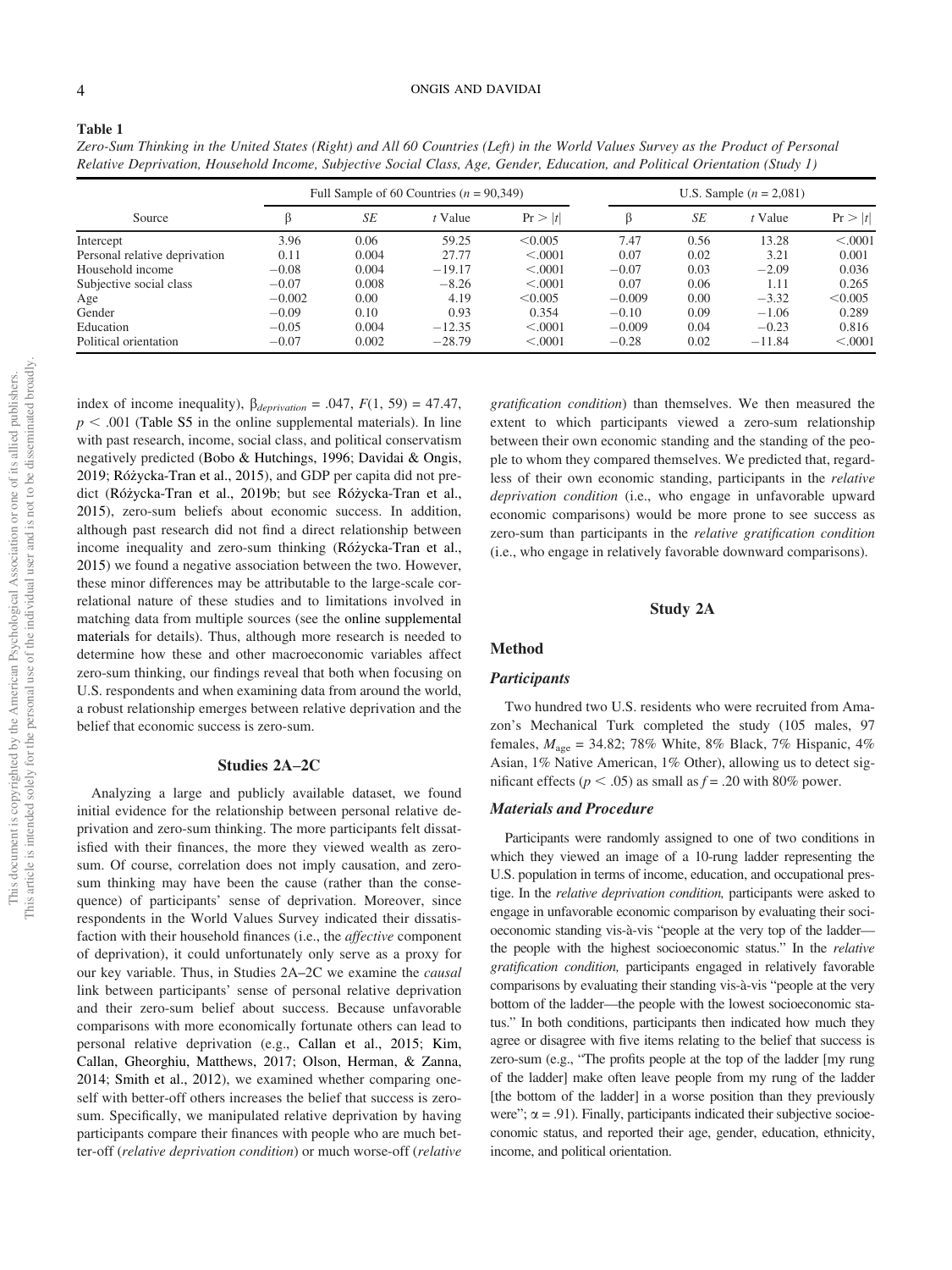We predicted that participants in the *relative deprivation condition* (who compared their socioeconomic standing with much better-off individuals) would exhibit more zero-sum thinking than participants in the *relative grati*fi*cation condition* (who compared their standing with others who are substantially worse-off). Indeed, participants who compared themselves to economically better-off others were significantly more prone to view economic success as zero-sum ( $M = 4.73$ ,  $SD = 1.54$ ) than participants in the *relative gratification* condition,  $(M = 3.08, SD = 1.43)$ ,  $F(1, 201) =$ 62.02,  $p < .001$ ,  $\eta^2 = .232$ , Cohen's  $d = 1.11$ . This effect remained significant even when controlling for participants' demographics, including political ideology, subjective socioeconomic status, income, education, gender, age, and ethnicity,  $\beta_{deprivation} = .55$ ,  $F(1, 200) = 82.12, p < .001, \eta^2 = .279$ . Regardless of their socioeconomic standing, engaging in unfavorable economic comparisons increased participants' tendency to view economic success as zero-sum. Whereas participants in the relative deprivation condition viewed a zero-sum relationship between their and others' success, participants in the relative gratification condition were significantly less prone to exhibit such zero-sum thinking.

#### Study 2B

Participants who compared themselves to financially better-off others exhibited more zero-sum thinking about economic success. Study 2B extends this finding in two ways. First, participants in the *relative grati*fi*cation* condition in Study 2A may have felt uncomfortable admitting that they have gained at others' expense, leading them to deny a zero-sum relationship between their economic standing and the standing of worse-off others. To assuage this concern, we rephrased the statements in the relative gratification condition in Study 2B, framing the gains of less-fortunate others as coming at participants' expense rather than the other way around. Second, because zero-sum thinking involves an assumption about interest incompatibility in addition to resource scarcity (Bazerman, 1983), we included a new measure that directly asks participants how much their economic interests are compatible or incompatible with the interests of people who are much better-off or worse-off than themselves. We predicted that participants in the *relative deprivation* condition (who compare themselves with substantially better-off others) would be more prone to view economic success as zero-sum than participants in the relative gratification condition (who compare themselves with financially worse-off others).

# Method

# **Participants**

Two hundred one U.S. residents, recruited from Amazon's Mechanical Turk, completed the study (105 males, 92 females, 2 other/unspecified;  $M_{\text{age}} = 35.11$ ; 75% White, 9% Black, 5% Hispanic, 8% Asian, 4% Other). Two participants who failed an attention check were excluded from analyses, resulting in a final sample of 199 participants which allowed us to detect significant effects ( $p < .05$ ) as small as  $f = .20$  with 80% power.

# Materials and Procedure

To begin, participants indicated their socioeconomic standing on a 10-rung ladder, with the top of the ladder representing "the people who are the best off—those with the most money, the most education and the most respected jobs" and the bottom representing "the people who are worst off—those with the least money, the least education, and the least respected jobs or no job at all" (Adler, Epel, Castellazzo, & Ickovics, 2000). Following, we randomly assigned participants to one of two conditions in which they either compared themselves to people at the very top (*relative deprivation* condition) or the very bottom (*relative grati*fi*cation* condition) of the ladder. We used two measures to examine zerosum thinking. First, participants indicated their agreement with five zero-sum statements about economic success (e.g., "The profits people from the top [bottom] of the ladder make often leave people from my rung of the ladder in a worse position than they previously were";  $\alpha_{relative\text{-}derivation} = .93$ ,  $\alpha_{relative\text{-}gratification} = .85$ ). Second, participants indicated how much their economic interests are compatible or incompatible with the interests of people from the very top (*relative deprivation condition*) or bottom (*relative grati*fi*cation condition*) of the ladder. Specifically, participants saw seven pairs of increasingly overlapping circles—one labeled "Economic interests of people from my rung of the ladder" and the other labeled "Economic interests of people from the top [bottom] of the ladder"—and selected the pair that most closely reflects their and their comparison group's interests. Finally, participants reported their household income, age, gender, education, ethnicity, and political orientation.

# Results

We predicted that participants in the relative deprivation condition would be more prone to view economic success as zero-sum than participants in the relative gratification condition. As predicted, the effect of condition on zero-sum thinking was significant,  $F(1, 198) = 103.27, p < .001, \eta^2 = .343$ , Cohen's  $d = 1.44$ . Participants who thought about how they compare to substantially better-off others were significantly more inclined to view success as zero-sum ( $M = 4.82$ ,  $SD = 1.59$ ) than participants who compared themselves with economically worse-off others  $(M = 2.74,$  $SD = 1.26$ , and this effect remained significant even when controlling for political ideology, subjective socioeconomic status, income, education, age, gender, and ethnicity,  $\beta_{deprivation} = .58$ , *F*  $(1, 198) = 103.98, p < .001, \eta^2 = .331$ . Regardless of their own standing on the socioeconomic ladder, comparing oneself to better-off others increased participants' zero-sum thinking.

We next examined participants' views regarding the compatibility of their and others' interests. As predicted, participants in the *relative deprivation* condition viewed their economic interests as less compatible with others' interests  $(M = 5.00, SD = 1.55)$  than participants in the *relative grati*fi*cation condition* (*M* = 3.64, *SD* = 1.58),  $F(1, 198) = 37.37$ ,  $p < .001$ ,  $\eta^2 = .140$ , Cohen's  $d = .86$ . Thus, relative deprivation increased participants' belief that economic success and the relationship between their and others' interests are zero-sum.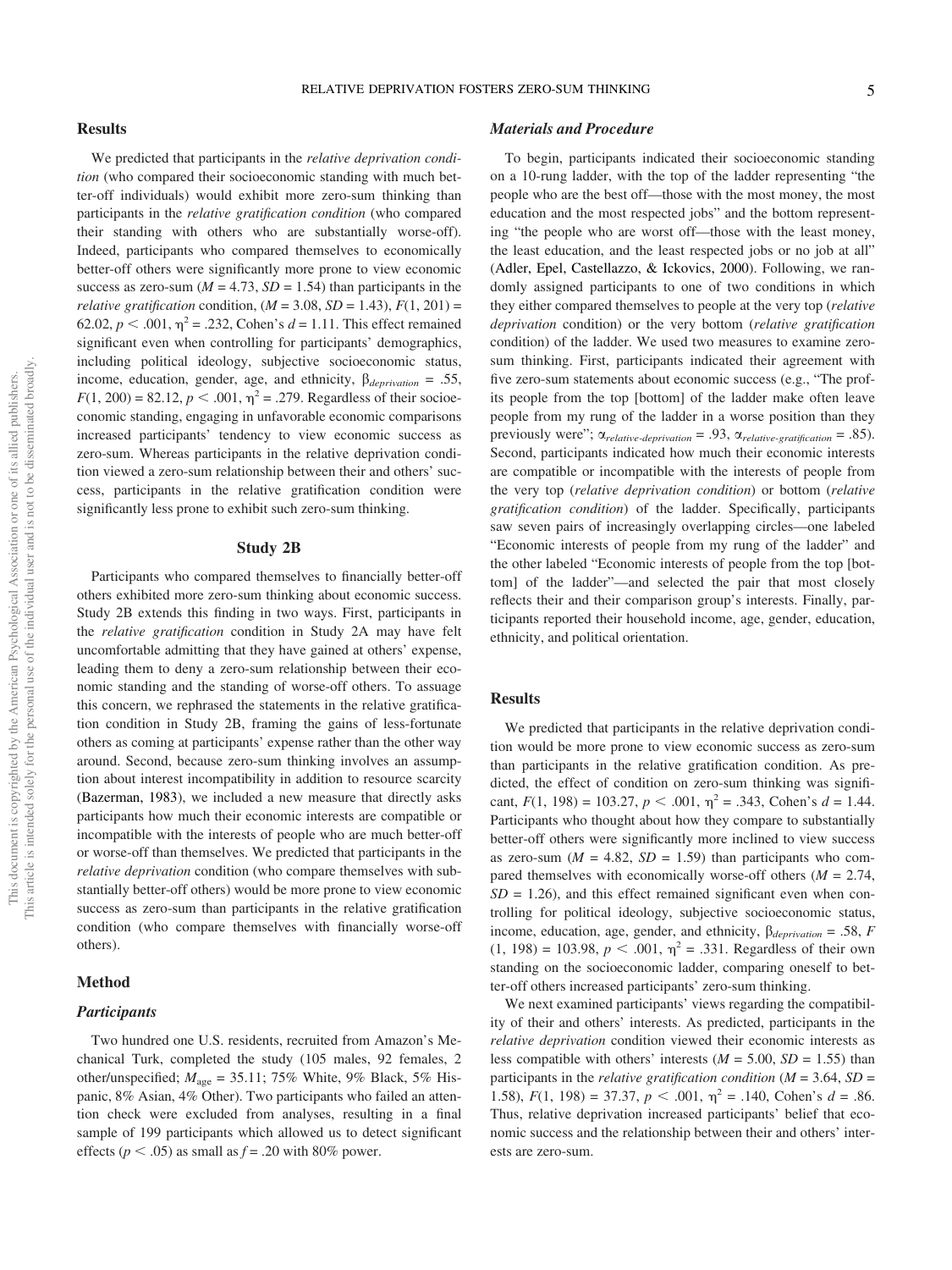# Study 2C

Comparing oneself with financially better-off others fostered the belief that economic success is zero-sum. However, because participants in Studies 2A and 2B compared themselves with others who are extremely better-off or worse-off than themselves (i.e., people at the top or the bottom of the socioeconomic ladder), it is unclear how more modest comparisons influence zero-sum views of success. To examine this, we asked participants in Study 2C to consider how their financial situation compares to people who are *just above them* or *just below them* on the socioeconomic ladder. Because comparisons with similar others who are even slightly better-off can elicit relative deprivation (e.g., Kim, Callan, Gheorghiu, & Skylark, 2018), we predicted that such modest unfavorable comparisons would increase the tendency to view success as zero-sum.

#### Method

# **Participants**

Two hundred one U.S. residents who were recruited from Amazon's Mechanical Turk completed the study (101 males, 99 females, 1 other/unspecified;  $M_{\text{age}} = 36.10$ ; 73% White, 7% Black, 9% Hispanic, 8% Asian, 1% Other), which allowed us to detect significant effects ( $p < .05$ ) as small as  $f = .20$  with 80% power.

#### Materials and Procedure

As in Study 2B, participants indicated their standing on a 10-rung ladder that represents socioeconomic status in society. Next, participants were assigned to one of two conditions in which they compared themselves to others who are slightly better-off (*relative deprivation* condition) or worse-off (*relative gratification* condition) than themselves. Participants viewed an image that highlighted where they stand on the socioeconomic ladder and the number of rungs above or below them. This image was accompanied by a text specifying how these slightly higher/lower rungs represent "People above (below) you on the ladder (who have more [less] money, more [less] education, more [less] status, etc.)." Participants were then asked to indicate their agreement with five zero-sum statements about economic success (for example, "The profits people above (below) me on the ladder make often leave people from my rung of the ladder in a worse position than they previously were;"  $\alpha_{relative\;derivation} = .87; \alpha_{relative\;gratification} =$ .85). Finally, participants reported their political orientation, household income, age, gender, education, and ethnicity.

# **Results**

Replicating Studies 2A and 2B, we found a significant effect of condition on zero-sum thinking,  $F(1, 199) = 89.15$ ,  $p < .001$ ,  $\eta^2 =$ .310, Cohen's  $d = 1.33$ . Participants in the relative deprivation condition (who compared themselves to slightly better-off others) were significantly more prone to view economic success as zero-sum  $(M =$ 4.78,  $SD = 1.39$ ) than participants in the relative gratification condition  $(M = 2.89, SD = 1.44)$ . This effect of condition on zero-sum thinking remained significant even when controlling for political ideology, subjective socioeconomic status, income, education, age, gender, and ethnicity,  $\beta_{\text{deprivation}} = .54, F(1, 199) = 90.54, p < .001, \eta^2 = .284.$ Regardless of where they placed themselves on the socioeconomic ladder, comparing oneself with financially better-off others increased participants' belief that success is zero-sum. Thus, even when participants explicitly stated that they rank high on the ladder, feeling relatively deprived bolstered their belief that success is zero-sum.

#### Studies 3A and 3B

People exhibit more zero-sum thinking when comparing themselves to economically better-off others than worse-off others. Studies 3A and 3B expand these results in four important ways. First, because the experimental manipulation in Studies 2A–2C was embedded within the dependent variables, it is unclear whether the effect of deprivation on zero-sum thinking was due to the manipulation itself or to the different framings of the DVs. Specifically, embedding the manipulation within slightly different dependent variables may have inadvertently primed participants to think about different manifestations of zero-sum dynamics, leading them to consider whether they gain at others' expense or whether others' gain at their expense. And, since people are more likely to view others' gains as zero-sum than their own gains as such (Roberts & Davidai, in press), Studies 2A–2C may reflect this inherent asymmetry rather than a sense of deprivation.

Therefore, in studies 3A and 3B, we examine this hypothesis with a new manipulation of relative deprivation that does not rely on how the dependent variables are framed. Specifically, we asked participants how their finances have been affected by the COVID-19 pandemic relative to better-off or worse-off others before indicating their zero-sum beliefs about economic success. Given its vast economic effects, we predicted that participants would feel more deprivation when comparing themselves to people who benefited from the pandemic (e.g., due to the soaring stock market) than to people who were hurt by it (e.g., due to lost wages). Second, Studies 3A and 3B included a measure of relative deprivation as a manipulation check. Third, we examined zero-sum thinking in a concrete and personally relevant manner, asking participants whether they view the gains and losses accrued during the COVID-19 pandemic as zero-sum. In addition, we added an exploratory measure of indirect zero-sum thinking to further examine how relative deprivation affects the belief that success is zerosum. Finally, Study 3B included a control condition unrelated to economic comparison. In both studies, we predicted that comparing oneself to better-off others would lead to personal relative deprivation and, consequently, to the belief that people who benefited from the pandemic have done so at the expense of those who were hurt by it.

#### Study 3A

### Method

# **Participants**

Two hundred one U.S. residents were recruited from Amazon's Mechanical Turk to participate in the study (108 males, 91 females, two unspecified;  $M_{\text{age}} = 38.64$ ; 79.6% White, 3.5% Black, 4.5% Hispanic, 10.5% Asian,  $\lt 1\%$  Native American, 1.5% Other), which allowed us to detect significant effects ( $p < .05$ ) as small as  $d = .46$  with 80% power.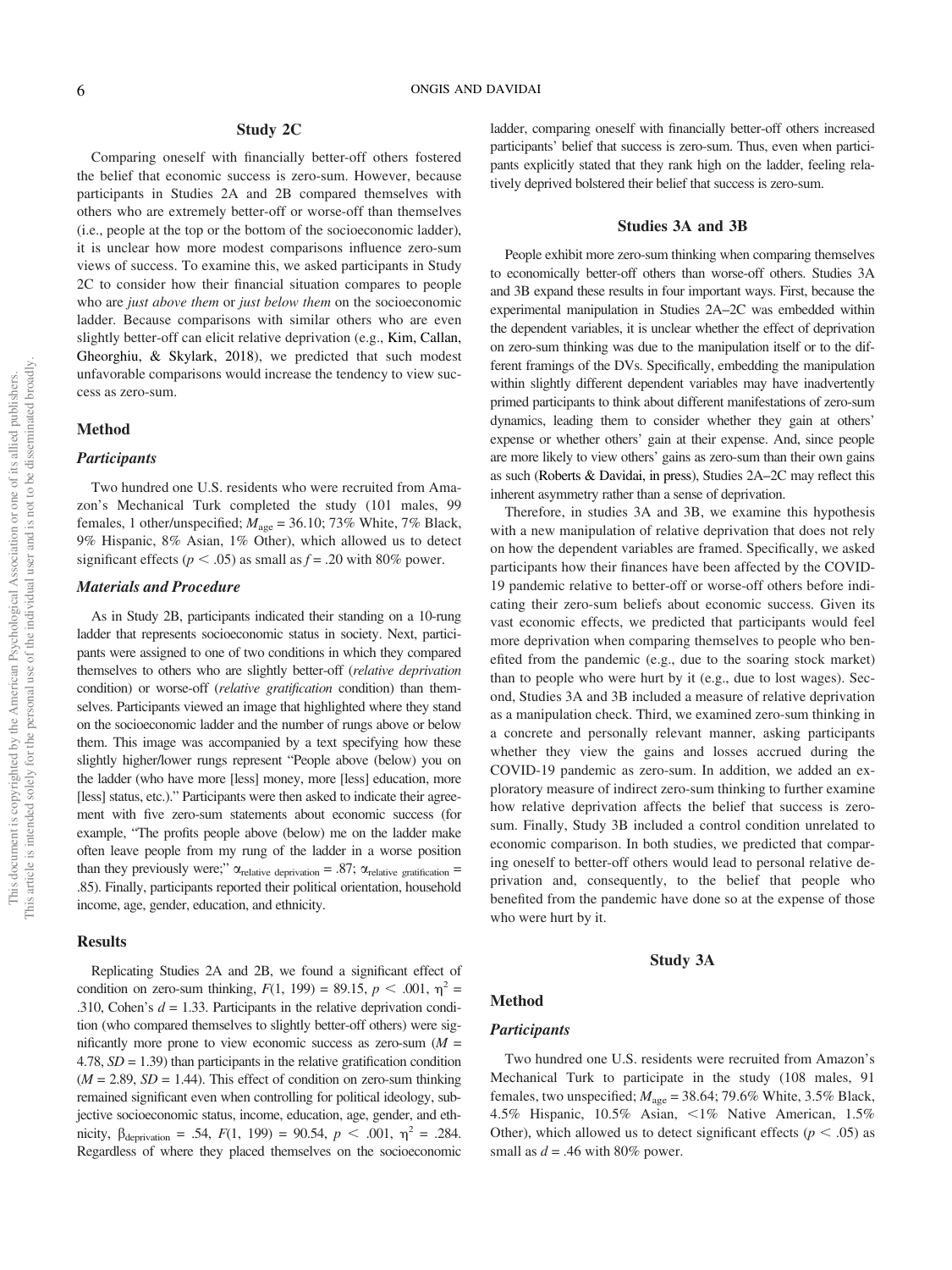### Materials and Procedure

Participants were randomly assigned to one of two conditions in which they reflected about how the COVID-19 pandemic affected their finances. In the relative deprivation condition, participants engaged in unfavorable economic comparison by writing about how the pandemic has affected their household finances relative to those who have benefited the most from it. In the relative gratification condition, participants engaged in a relatively favorable comparison by writing about how the pandemic has affected their finances relative to those who have been hit the hardest by it.

In both conditions, participants were then asked to complete a five-item measure of personal relative deprivation (e.g., "When I think about what I have compared with others, I feel deprived"; Callan et al., 2008;  $\alpha = .90$ ) and a six-item measure of whether they viewed economic gains during the Covid-19 pandemic as zero-sum (e.g., "People who have had an easier time financially during Covid-19 have achieved this at the expense of those who have had a more difficult time"  $\alpha$  = .95). In addition, we added an exploratory indirect measure of zero-sum thinking by asking participants to indicate how people like them have been affected by the pandemic, how people from a lower economic standing have been affected, and how people from a higher economic standing have been affected  $(-2)$  = *Financially much worse-off*;  $0 = Neither$  worse-off nor better-off;  $+2 = Financial$ *y* much bet*ter off*). We examined whether participants exhibit indirect zerosum beliefs by simultaneously believing that richer people have become better-off and that poorer people have become worse-off (for a similar operationalization of zero-sum thinking, see Johnson et al., 2021). Finally, participants reported their subjective socioeconomic status, age, gender, education, ethnicity, income, and political orientation.

# **Results**

# Manipulation Check

As predicted, participants in the relative deprivation condition felt significantly more deprived ( $M = 3.68$ ,  $SD = 1.30$ ) than participants in the relative gratification condition  $(M = 2.91, SD = 1.33)$ ,  $F(1, 200) = 17.15, p < .0001; \eta^2 = .079$ , suggesting that the manipulation successfully fostered personal relative deprivation.

#### Zero-Sum Thinking

We predicted that comparing one's finances to those who have benefited from the pandemic would bolster the belief that success during the pandemic was zero-sum. As predicted, participants in the relative deprivation condition exhibited significantly more zero-sum thinking  $(M = 4.07, SD = 1.39)$  than participants in the relative gratification condition ( $M = 3.23$ ,  $SD = 1.47$ ),  $F(1, 200) =$ 17.13,  $p < .0001$ ;  $\eta^2 = .079$ , and this was true even when controlling for participants' demographics, including political ideology, subjective socioeconomic status, income, education, gender, age, and ethnicity,  $\beta_{\text{deprivation}} = .29, F(1, 200) = 18.61, p < .0001; \eta^2 =$ .81. Whereas comparing oneself with better-off others increased the belief that economic success during the pandemic was zerosum, participants who compared themselves with worse-off others were significantly less prone to such zero-sum thinking.

# Indirect Zero-Sum Thinking

We next examined the exploratory measure of indirect zerosum thinking. First, we examined the percentage of participants in each condition who simultaneously believed that people from a higher economic standing have benefited from the pandemic and that people from a lower economic standing have been hurt by it. Further supporting our hypothesis, relative deprivation significantly increased the likelihood of simultaneously believing that the rich have gotten richer and that the poor have gotten poorer. Whereas almost 75% of participants in the relative deprivation condition exhibited such indirect zero-sum thinking, less than 57% of participants in the relative gratification condition did so,  $\chi^2(1)$ ,  $201$ ) = 7.36,  $p = .007$ . Next, we created a composite measure of how much participants believed the pandemic affected people from higher- and lower-economic standing and compared this measure to 0 (i.e., the belief that the losses of some people have been entirely offset by the gains of better-off others). Whereas participants in the relative deprivation condition believed that the losses of people from lower economic standing were offset by the gains of people from higher economic standing  $(M = -.16, SD =$ .91),  $t(94) = 1.68$ ,  $p = .096$ , participants in the relative gratification condition believed that the sum change was negative  $(M = -.43, )$ *SD* = 1.20),  $t(105)$  = 3.74,  $p = .0003$ . Thus, this exploratory measure of indirect zero-sum thinking suggests that personal relative deprivation increased the belief that people from a higher economic standing succeeded at the expense of people from a lower standing. $<sup>1</sup>$ </sup>

# Study 3B

Study 3B is a direct replication of Study 3A with the addition of a control condition, in which participants were not explicitly instructed to compare their finances to better-off or worse-off others. We predicted that participants would exhibit more zerosum thinking in the relative deprivation condition than the relative gratification condition. Although we did not have specific hypotheses about the control condition, we expected participants to be at least somewhat prone to spontaneously compare themselves to better-off others (e.g., Davidai et al., 2020; Putnam-Farr & Morewedge, 2020) and therefore exhibit some level of zero-sum thinking.

#### Method

# **Participants**

Four hundred fifty-four U.S. residents were recruited from Amazon's Mechanical Turk to participate in the study (223 males, 224 females, seven unspecified;  $M_{\text{age}} = 40.78$ ; 80.6% White, 6% Black, 3.5% Hispanic, 7.1% Asian,  $\lt 1\%$  Native American, 2.4% Other). One participant was excluded from analyses for failing an

<sup>1</sup> Importantly, the correlation between responses to the six-item zerosum measure and responses to this indirect measure of zero-sum thinking was significant. The more participants explicitly believed that economic success during the pandemic was zero-sum, the more likely they were to simultaneously believe that better-off people have gained from the pandemic and that worse-off people have lost from it,  $\chi^2(1, 201) = 12.73$ ,  $p = .0004$ .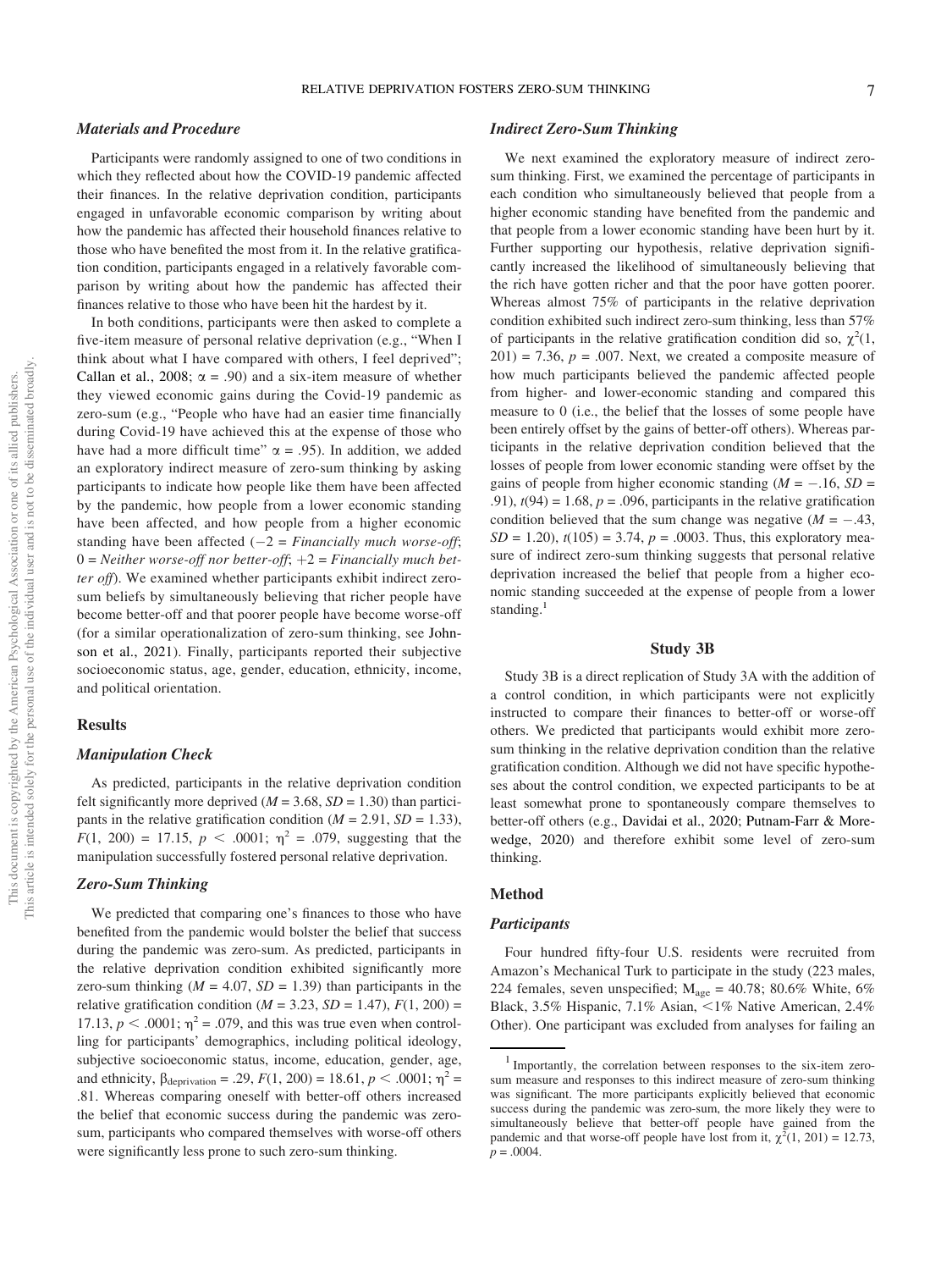attention check. The final sample allowed us to detect significant effects ( $p < .05$ ) as small as  $f^2 = .02$  with 80% power.

# Materials and Procedure

Participants were randomly assigned to one of three conditions. In the experimental conditions, participants wrote about how the COVID-19 pandemic has affected their finances relative to betteroff (relative deprivation condition) or worse-off (relative gratification condition) others. In the control condition, participants wrote about the pandemic's effect on their health, a noneconomic domain. Participants then completed a five-item measure of personal relative deprivation ( $\alpha = .86$ ), a six-item measure of whether economic gains during the pandemic were zero-sum ( $\alpha = .95$ ), and reported their subjective socioeconomic status, age, gender, education, ethnicity, income, and political orientation.

### Results

#### Manipulation Check

The manipulation significantly affected relative deprivation,  $F(2, 452) = 16.17, p < .0001; \eta^2 = .067$ . A series of post hoc comparisons found that participants in the relative deprivation condition felt significantly more deprived  $(M = 3.77)$  than participants in the relative gratification condition  $(M = 2.90)$ ,  $F(1, 450) =$ 30.69,  $p < .0001$ . Participants in the control condition ( $M = 3.18$ ) felt more deprived than participants in the relative gratification condition,  $F(1, 450) = 15.19$ ,  $p < .0001$ , but marginally less than participants in the relative deprivation condition,  $F(1, 450) = 3.14$ ,  $p = .077$ . Thus, relative deprivation was highest when comparing oneself to better-off others and lowest when comparing oneself to worse-off others.

# Zero-Sum Thinking

We predicted that unfavorable economic comparisons would increase the belief that economic success during the pandemic was zero-sum. Indeed, the experimental conditions significantly affected zero-sum thinking,  $F(2, 452) = 5.25$ ,  $p = .006$ ,  $\eta^2 = .023$ , and this was true even when controlling for ideology, subjective socioeconomic status, income, education, gender, age, and ethnicity,  $\beta_{\text{deprivation}} = .021, F(1, 438) = 3.63, p = .027, \eta^2 = .14$  (Figure 1). Replicating Study 3A, a series of post hoc comparisons revealed that participants in the relative deprivation condition exhibited significantly more zero-sum thinking  $(M = 3.89)$  than participants in the relative gratification condition ( $M = 3.30$ ),  $F(1, 1)$  $(450) = 10.28$ ,  $p = .0014$ . In addition, zero-sum thinking in the control condition  $(M = 3.67)$  was higher than the relative gratification condition,  $F(1, 450) = 4.23$ ,  $p = .04$ , but not significantly different from the relative deprivation condition,  $F(1, 450) = 1.48$ ,  $p = .22$ , suggesting that participants may have spontaneously compared themselves to better-off others and, consequently, viewed economic success as zero-sum. Thus, personal relative deprivation fostered the belief that people who benefited from the pandemic did so at the expense of those who were made worse-off by it.

#### Study 4

Regardless of how rich they personally are, people believe that the gains of even richer individuals come at their expense.

In Study 4, we examine several potential mediators for the effect of relative deprivation on zero-sum thinking. First, we examine whether this relationship can be explained by people's lay perceptions of how society functions. Specifically, we examine whether this relationship is mediated by how much people believe that the world is just (Lipkus, 1991) and by how much they believe that economic success results from hard work and competence (Shariff et al., 2016). Because relative deprivation weakens the belief that the world is just (Callan et al., 2017), and because cynicism about society is strongly associated with zero-sum thinking (e.g., Różycka-Tran et al., 2015), we expected these beliefs to mediate the effect of relative deprivation on zero-sum thinking by allowing people to "explain away" their sense of undeserved deprivation. Second, we examine whether this relationship can be explained by people's perceptions of the hardships that they had to endure in life. Specifically, we examine whether this relationship is mediated by how much people feel that they lack control over their lives (Lachman & Weaver, 1998) and by how much they are focused on preventing negative events from happening to them (Lockwood et al., 2002). Because both relative deprivation and socioeconomic status reduce people's sense of power (Kim et al., 2017) and control (Kraus et al., 2009), they may lead people to attribute their deprivation to others' success, effectively blaming others for having gained at their expense. Thus, we predicted that each of these four factors—the belief in a just world, internal attributions of economic success, perceived lack of control over one's life, and the desire to prevent negative outcomes—would mediate the relationship between personal relative deprivation and zero-sum thinking. In addition, we examined whether the effect of personal relative deprivation on zero-sum thinking is driven more by lay perceptions about society or more by specific perceptions about one's hardships in life.<sup>2</sup> Study 4 was preregistered: https://aspredicted.org/blind .php?x=ef87fa.

#### Method

#### **Participants**

Four hundred three U.S. residents who were recruited from Amazon's Mechanical Turk completed the preregistered study (192 males, 204 females, one other/unspecified;  $M_{\text{age}} = 36.28$ ; 70% White, 14% Black, 7% Hispanic, 7% Asians, 1% Native Americans, 5% Other). Six participants who failed a simple attention check were excluded from analyses, leaving a final sample of 397. This sample size allowed us to detect significant effects ( $p <$ .05) as small as  $r = .14$  with 80% power.

#### Materials and Procedure

#### Key Variables.

Zero-Sum Thinking. Three different measures examined

<sup>&</sup>lt;sup>2</sup> Although we examine these mediators both separately and simultaneously, it is important to note that they might be conceptually related to each other. For instance, the belief in a just world—a view about how society works—is related to beliefs about agency and locus of control (Furnham, 2003). Similarly, a personal sense of control is associated with the tendency to make dispositional (vs. contextual) attributions of economic success and failure (Kraus, Piff, & Keltner, 2009).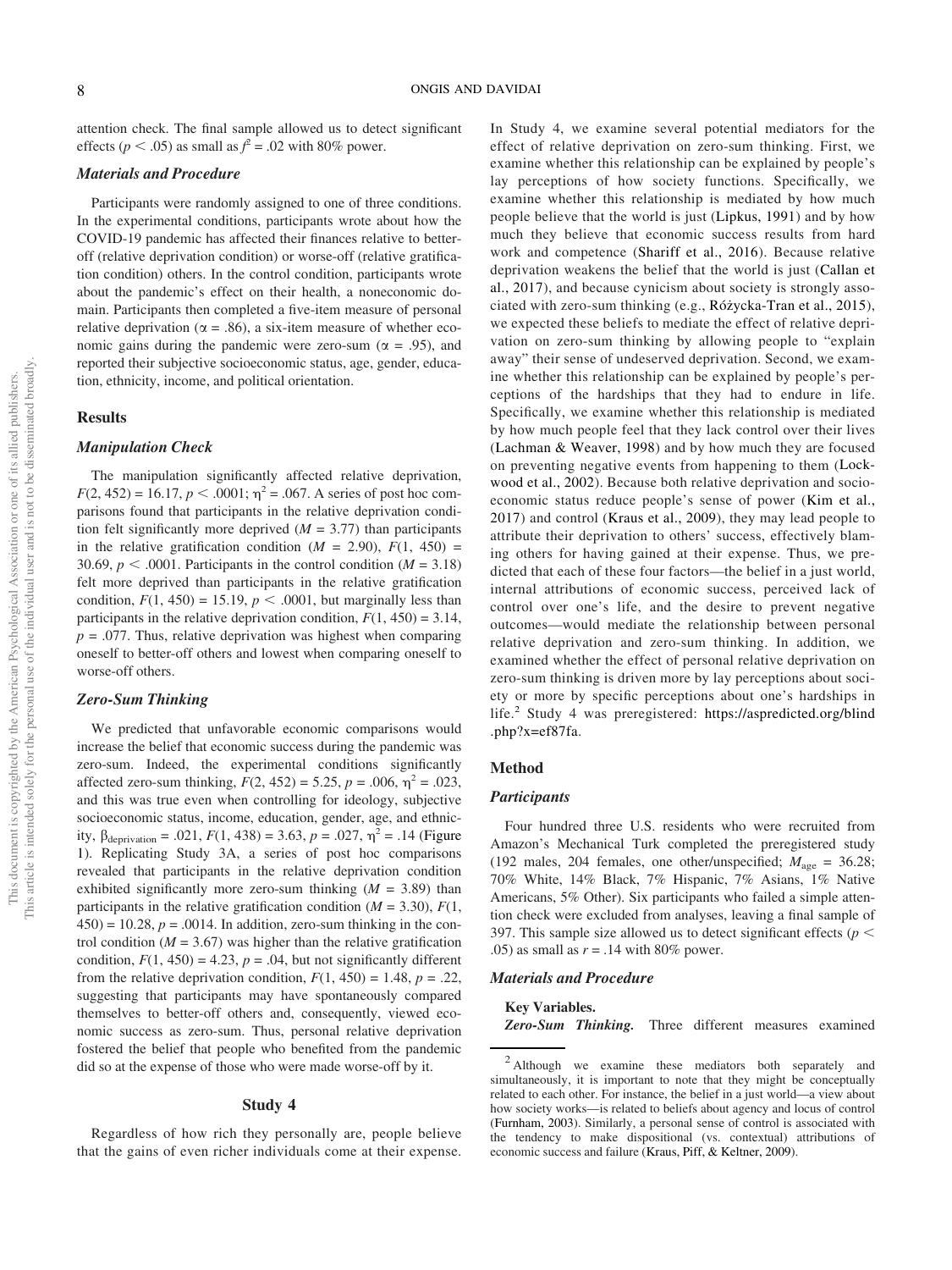



perceptions of economic success as zero-sum: four items from the Belief in Zero-sum Game scale (e.g., "The wealth of a few is acquired at the expense of many"; Różycka-Tran et al., 2015;  $\alpha$  = .74), five items assessing zero-sum thinking about very rich people (e.g., "The profits that very rich people make often leave people who don't have a lot of money in a worse position than they previously were";  $\alpha$  = .92), and a measure of perceived interest compatibility ("Please select the circle below that, in your opinion, best describes the relationship between the interests of people with your socioeconomic status and the interests of people with a socioeconomic status higher than yours"; Davidai & Ongis, 2019). Following the preregistered plan, we created a composite measure of zero-sum thinking by standardizing and averaging participants' scores on the three measures (see Table S1 in the online supplemental materials for correlations between individual items).

Personal Relative Deprivation. A five-item measure assessed the extent to which people feel personal relative deprivation in their lives (e.g., "When I think about what I have compared with others, I feel deprived"; Callan et al., 2008;  $\alpha = .74$ ).

#### Potential Mediators.

Belief in a Just World. Participants' perceptions of the world as a fair place were measured with the seven-item belief in a just world scale (Lipkus, 1991; e.g., "I feel that people get what they deserve";  $\alpha = .93$ ).

Internal/External Attributions of Economic Success. Attributions of economic success were measured with a single item that asked participants how much they believed that, in the United

States, a person's economic status is a result of their own efforts or of external circumstances (Black & Davidai, 2020; Shariff et al., 2016). Participants indicated their responses on a slider ranging from 1 (*Completely due to external circumstances*) to 100 (*Completely due to own efforts*).

Perceived Lack of Control. Participants' experience of lacking control over their lives was measured with eight items from the constraints subscale of the perceived control scale (Lachman & Weaver, 1998; e.g., "What happens in my life is often beyond my control";  $\alpha = .94$ ).

Prevention Focus. Participants' focus on avoiding negative life outcomes was measured with seven items from the prevention subscale of the regulatory focus scale (Lockwood et al., 2002; e.g., "I frequently think about how I can prevent failures in my life";  $\alpha$  = .82). We omitted two items that were specifically related to academic performance from the original scale (i.e., "I often worry that I will fail to accomplish my academic goals"; "My major goal in school right now is to avoid becoming an academic failure").

# Secondary Analyses

Social Comparison Orientation. In line with the preregistration, we measured the chronic tendency to engage in upward comparisons with six items adapted from the social comparison orientation scale (Gibbons & Buunk, 1999; e.g., "I always pay a lot of attention to how I do things compared with people who are richer than me";  $\alpha = .85$ ). Because this measure was not related to zero-sum thinking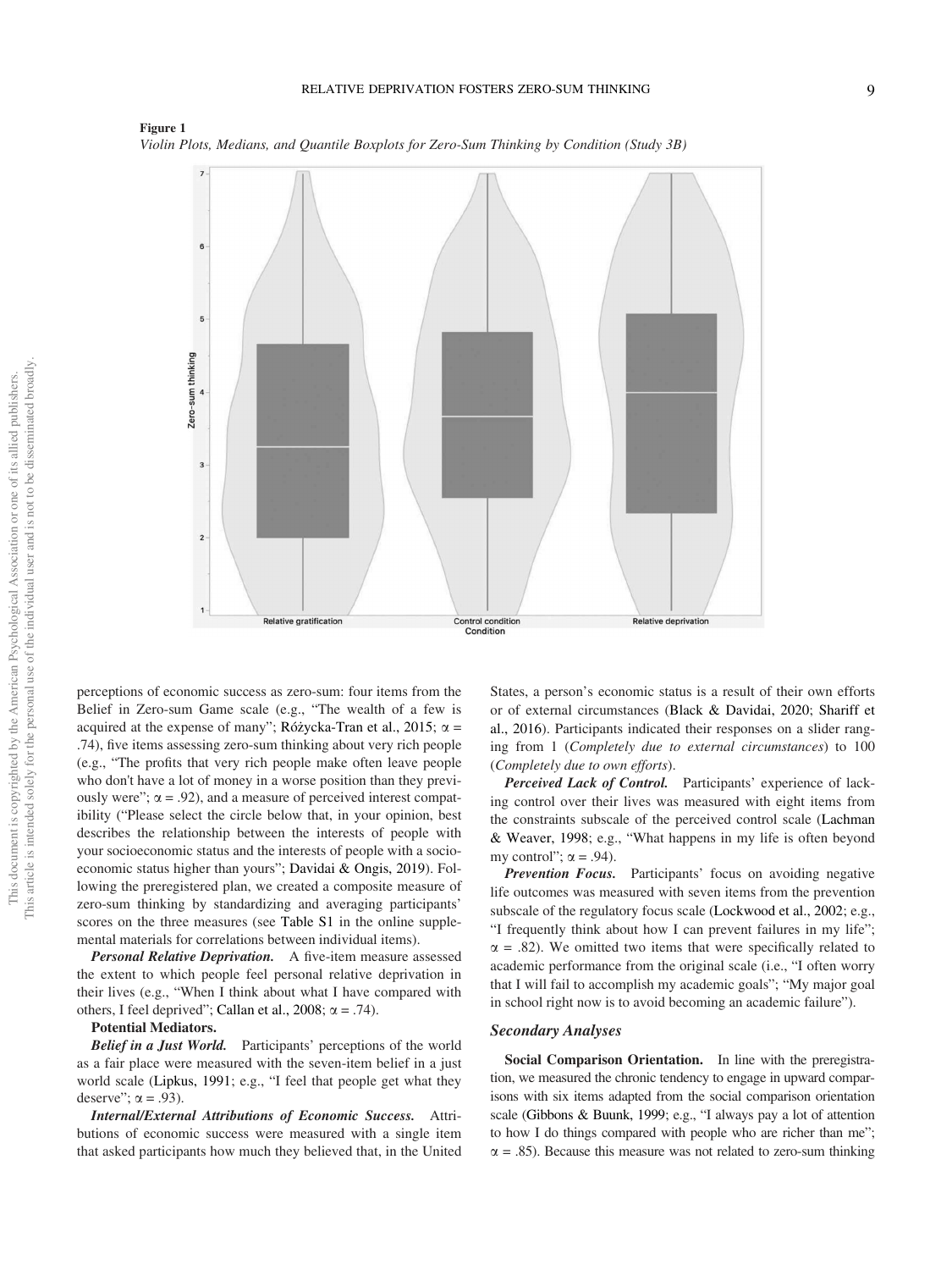in a pilot study, we included it for secondary analyses purposes (see preregistration). As our data revealed no relationship between social comparison orientation and zero-sum thinking, we report these results in Table S2 in the online supplemental materials.

Demographics. Finally, participants reported their subjective socioeconomic status, political orientation, household income, age, gender, education, and ethnicity.

#### Results

This article is intended solely for the personal use of the individual user and is not to be disseminated broadly.This article is intended solely for the personal use of the individual user and is not to be disseminated broadly This document is copyrighted by the American Psychological Association or one of its allied publishers. This document is copyrighted by the American Psychological Association or one of its allied publishers.

First, we examined the relationship between the two key variables personal relative deprivation and the belief that economic success is zero-sum. Replicating Studies 1–3, we found a significant positive relationship between relative deprivation and zero-sum thinking,  $\beta = .19$ ,  $t(397) = 5.73$ ,  $p < .001$ , and this was true even when controlling for participants' ideology, subjective socioeconomic status, income, education, age, gender, and ethnicity,  $\beta = .12, t(397) = 3.67, p < .001$ . Regardless of their income, socioeconomic standing, and political ideology, participants who felt more deprived exhibited more zero-sum thinking about success.

We next examined the relationship between personal relative deprivation and the four potential mediators (the belief in a just world, attributions of economic success, perceived lack of control, and prevention focus). As hypothesized, relative deprivation negatively predicted the belief in a just world,  $r(397) = -.10$ ,  $p = .051$ , and internal attributions of economic success,  $r(397) = -.12$ ,  $p = .015$ , but positively predicted participants' lack of control over their lives,  $r(397) = .56$ ,  $p < .001$ , and their focus on avoiding negative outcomes,  $r(397) = .434$ ,  $p < .001$ . Thus, personal relative deprivation significantly predicted each of the four potential mediators.

Similarly, each of the four potential mediators was significantly correlated with the belief that economic success is zero-sum. Zero-sum

#### Figure 2

*The Mediating Role of Lay Perception About Society (the Belief in a Just World and Attribution of Wealth) and Perceived Personal Dif*fi*culties (Prevention Regulatory Focus and Perceived Constraints Over One*'*s Life) on the Relationship Between Personal Relative Deprivation and Zero-Sum Thinking (Study 4)*



*Note.*  ${}^{a}p < .06.$   ${}^{*}p < .05.$   ${}^{**}p < .005.$   ${}^{***}p < .001.$ 

thinking was negatively predicted by the belief in a just world,  $r(397) = -.38$ ,  $p < .001$ , and internal attributions of economic success,  $r(397) = -.50, p < .001$ , but *positively* predicted by participants' lack of control over their lives,  $r(397) = .21$ ,  $p < .001$ , and their desire to prevent negative outcomes,  $r(397) = .15$ ,  $p < .005$ . The more participants believed that the world is just and made internal attributions for economic success, the less they believed that success is zero-sum. In contrast, the more participants felt that they lacked control over their lives and focused on preventing negative outcomes from occurring, the more they believed that success is zero-sum.

Finally, a series of analyses examined how much each of these four potential mediators explains the relationship between personal relative deprivation and zero-sum thinking. First, we ran four analyses testing each individual mediator separately. These analyses revealed a significant indirect effect of relative deprivation on zero-sum thinking through the belief in a just world and through internal attributions of wealth, but not through perceived lack of control or prevention focus (see the online supplemental materials). Second, we ran a mediation analysis examining the simultaneous and unique contribution of each mediator. Specifically, we ran a bootstrap analysis using the SAS PROCESS with the four variables—the belief in a just world, attributions of economic success, perceived lack of control, and prevention focus—as potential mediators. This analysis revealed an indirect effect of relative deprivation on zero-sum thinking through the belief in a just world ( $\beta$  = .0084; 95% CI [.0001, .0262]) and through internal attributions of economic status ( $\beta$  = .0347; 95% CI [.0048, .0714]). In contrast, the indirect effects through perceived lack of control ( $\beta$  = .0369; 95% CI  $[-.0095, .0887]$  and prevention focus ( $\beta = .0151$ ; 95% CI  $[-.0149, .0457]$ ) were not significant (Figure 2). Thus, the relationship between relative deprivation and zero-sum thinking was mediated by lay perceptions about society (as measured by the belief in a just world and attributions of economic success) but not by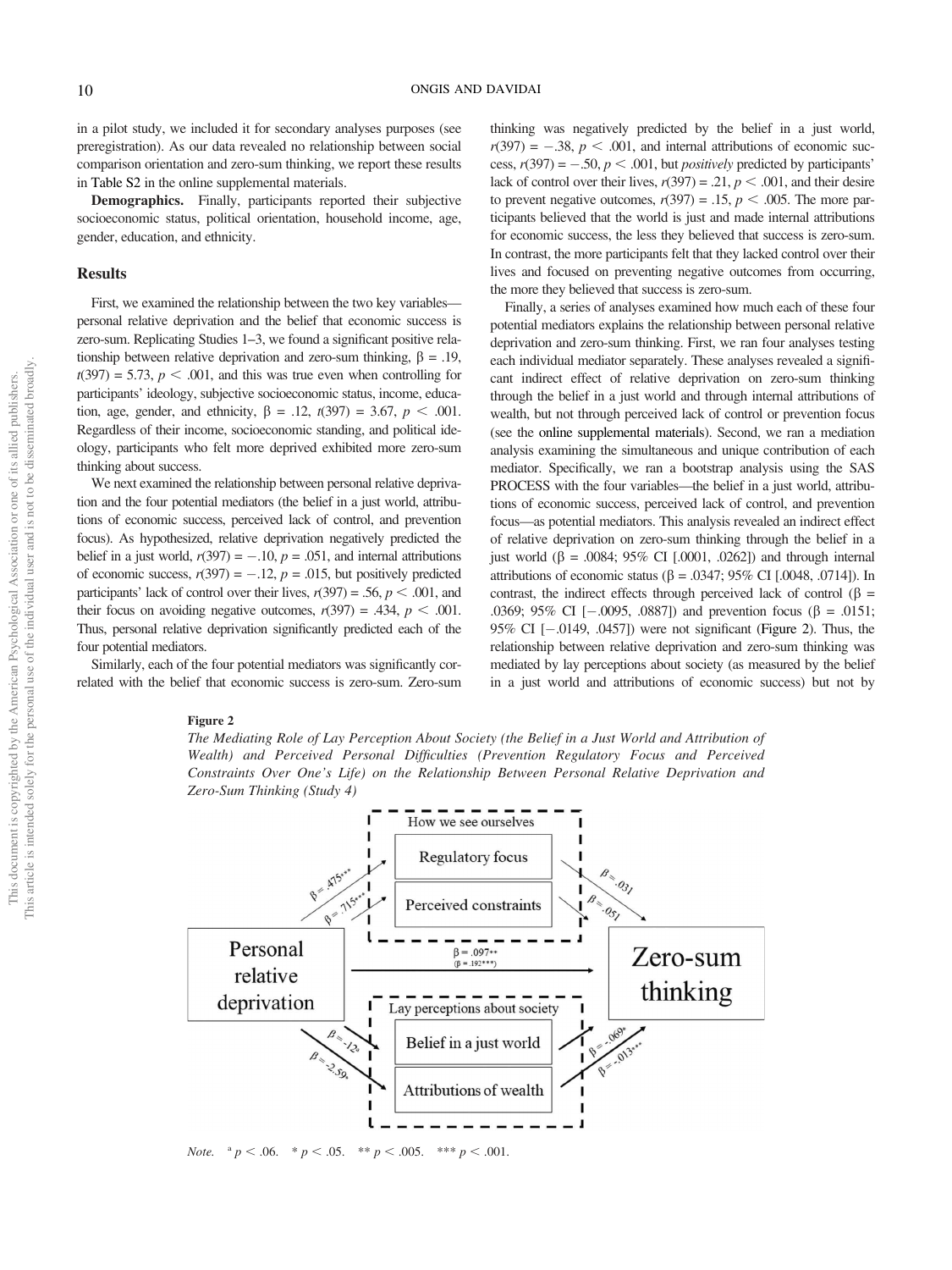perceptions of participants' own hardships. The more participants felt disadvantaged relative to others, the more they viewed society as unfair and success as externally determined, and these cynical views of society mediated the relationship between deprivation and zero-sum thinking.

# General Discussion

Why do people view economic success as zero-sum? In seven studies, including a large, nationally representative sample of more than 90,000 respondents from 60 countries, we found that personal relative deprivation underlies zero-sum beliefs about economic success. Regardless of their own income, feelings of relative deprivation led participants to view success as a limited resource which can only be obtained at others' expense. In contrast, feeling relatively gratified about one's resources reduced such zero-sum beliefs, leading participants to view wealth as something that could potentially grow for everyone. Moreover, as shown in Study 4, the effect of chronically feeling deprived on zero-sum thinking was mediated by lay perceptions about how the world works. The more participants felt they have been unfairly disadvantaged, the more they believed that the world is unjust and that success is attributable to forces beyond one's control—beliefs which mediated the effect of deprivation on zero-sum views of success.

The effect of relative deprivation on zero-sum thinking may indicate the impact of both cognitive and motivational psychological forces. First, the inconsistency between people's positive selfperceptions (Alicke & Govorun, 2005; Dunning et al., 2004) and their feelings of deprivation might create a cognitive dissonance that is resolved by changing one's beliefs about the economic system as unmeritocratic. Thus, by viewing economic outcomes as attributable to external forces beyond one's control (rather than internal dispositions, skills, and determination), people can reconcile their otherwise positive self-perceptions with the fact that they themselves have not been rewarded for their self-perceived deservingness. Similarly, relative deprivation highlights an inconsistency between people's beliefs that "good things happen to good people" (Lipkus, 1991), that they themselves are good people worthy of good things, and that they nonetheless seem to miss out on favorable economic outcomes. This dissonance can be resolved by either changing one's belief about how the world works or by changing one's beliefs about oneself. Since people are unlikely to question their own self-worth, they resolve this dissonance by focusing on structural societal issues that make the world seem unjust. At the same time, because downward economic comparisons do not create dissonance between self-perceptions and people's perceived success, relative *grati*fi*cation* fosters internal attributions of economic outcomes, leading to the belief that good fortunes are due to one's own traits and abilities and are therefore non-zero-sum.

Yet, even in the absence of cognitive dissonance and inconsistent self-perceptions, and beyond objective structural issues that create economic disparities in society, relative deprivation may also increase people's *motivation* to view success as zero-sum. Indeed, the motivation to view wealthy individuals as gaining at the expense of worseoff others can help explain why just world beliefs and attributions of economic outcomes only partially mediated the effect of deprivation on zero-sum thinking. For instance, attributing one's perceived

disadvantage to wealthier others' success can absolve people from blame about their own circumstances and justify their anger toward better-off others (and, more generally, the prevailing socioeconomic system). Thus, rather than blaming themselves, people may be motivated to view others' success as zero-sum, seeing their relative deprivation as due to others' (unjustified) gains.

# Theoretical Implications and Future Directions

The effect of relative deprivation on zero-sum thinking highlights how social comparison processes can shape lay beliefs about why some people are more successful than others. When comparing themselves to better-off others, people believe that economic success is achieved through competition over limited resources. In contrast, engaging in downward comparisons fosters a more charitable view of success as potentially achievable by anyone. Thus, in addition to helping people form accurate self-perceptions (Festinger, 1954; Gerber et al., 2018), upward and downward comparisons may also influence their perceptions of the underlying reasons for economic success and failure.

Importantly, comparisons to better-off and worse-off others may also affect beliefs about who gains and who loses from zerosum relationships (i.e., who makes up the different parties in a zero-sum relationship). On the one hand, when comparing themselves to better-off others, people may not distinguish between their subjective disadvantage and the objectively much harsher disadvantages of those who are even worse-off than themselves. Consequently, upward comparisons may lead people to identify with anyone who is not well-off and interpret a zero-sum relationship between "the rich" and "the poor" as reflecting a relationship between "the rich" and "everyone else" (including oneself). Since people typically view others' gains as coming at their own expense (but not vice-versa; Roberts & Davidai, in press), such broad identification with "the poor" may foster a belief that the rich gain at both one's own and everyone else's expense. On the other hand, people often view "the poor" unfavorably (Fiske et al., 2002), attribute their outcomes to internal failings (Davidai, 2021), and draw clear distinctions between themselves and worse-off others (Kuziemko et al., 2014). Thus, even when engaging in upward comparisons, people may be reluctant to identify with worse-off others, and therefore interpret zero-sum relationships as relating to how "the rich" gain at the expense of "the poor" rather than how "the rich" gain at their own, personal expense.

Of course, the belief that success is zero-sum is not unique to economic resources, and future research could examine how social comparison processes affect zero-sum thinking about noneconomic resources. For instance, because comparing oneself with better-performing peers fosters a sense of deprivation, it may explain why students view academic success as zero-sum, even when that is objectively not the case (Meegan, 2010). More generally, feeling that others possess more of any desired resource may lead people to view it as scarce. Employees who compare themselves to higher-status peers may view status as zero-sum, children who compare how much parental attention each sibling receives may view love and affection as limited, scientists who compare themselves to better-published colleagues may view recognition and prestige as zero-sum, and so forth. Regardless of the evaluated resource, feeling personal relative deprivation may foster a belief that outcomes are zero-sum.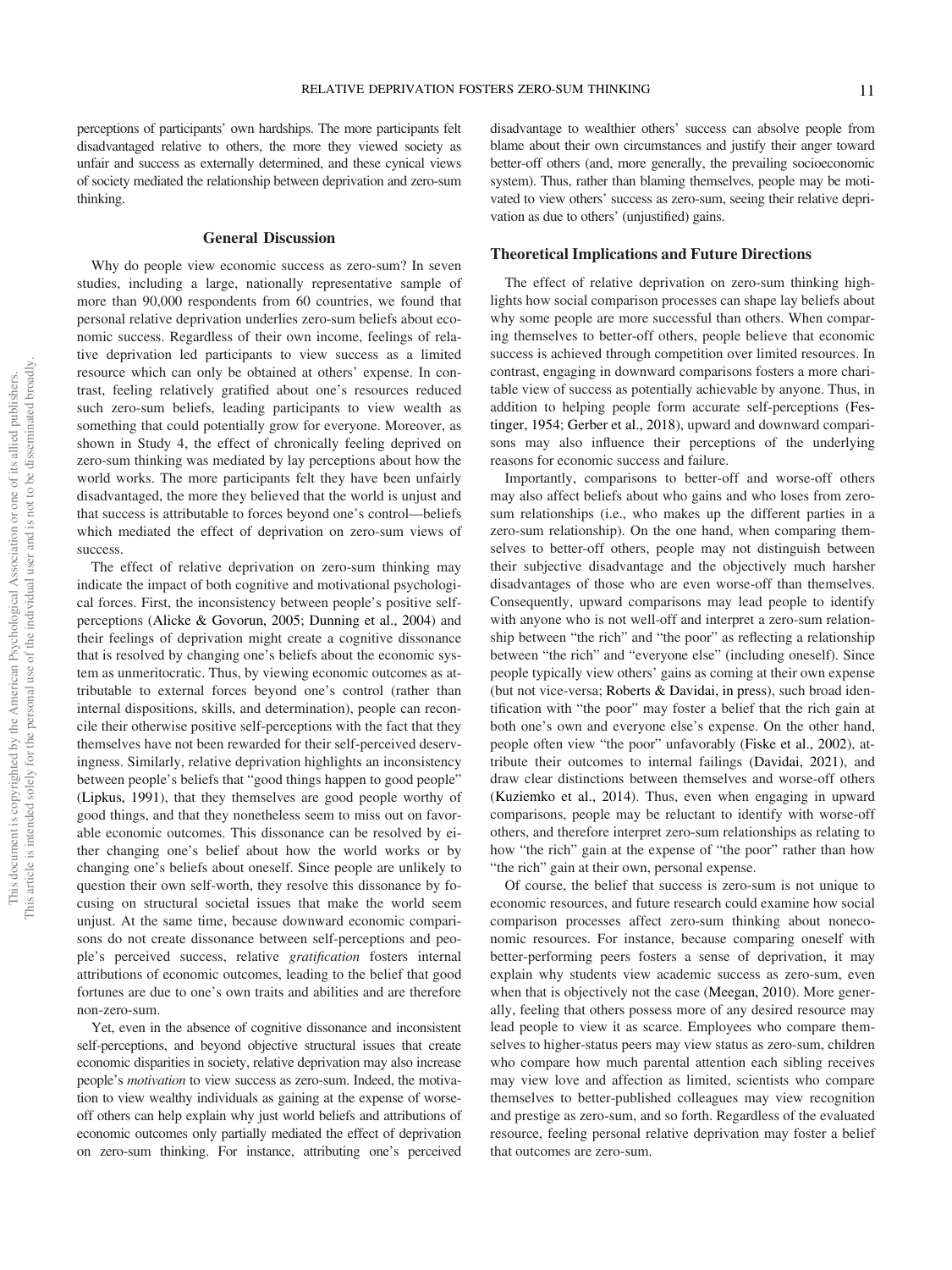This suggests that any factor which prompts people to compare themselves to better-off others may increase zero-sum beliefs about success. For instance, because economic inequality is associated with stronger comparison effects (Cheung & Lucas, 2016) and dissatisfaction with one's resources (Hastings, 2019), it may increase zero-sum views of success. Consequently, seeing success as zero-sum may reduce tolerance for inequality and increase people's support of redistribution. And, since economic scarcity and the feeling of 'not having enough' focus people on the immediate, short-term causes and consequences of their hardships (Mullainathan & Shafir, 2013), they may make it difficult to adopt the broader, long-term view that is needed for non-zero-sum thinking (Wright, 2001). In contrast, believing that one can be economically successful may curb such zero-sum beliefs. Thus, just as economic growth weakens the belief that success is zero-sum (Sirola & Pitesa, 2017), believing in one's own and others' future chances of economic success (Alesina et al., 2018; Davidai, 2018; Davidai & Gilovich, 2015; Davidai & Walker, 2021; Day & Fiske, 2017) may similarly reduce zero-sum beliefs about it.

Zero-sum beliefs can also cultivate pessimistic perceptions that public policies inevitably cause some people harm. Yet, even though political lobbying sometimes favors policies that benefit special-interest groups at the expense of the 'silent majority,' many policies offer "near-Pareto improvements" which greatly benefit one party without significantly harming others (Stiglitz, 1998). Nevertheless, viewing success as zero-sum may lead people to (wrongly) view policies as coming at their expense, even when that is not the case (Baron et al., 2006; Brown & Jacoby-Senghor, 2021). Similarly, people may view the success of businesses and corporations as coming at the expense of the social good, and thus causing more harm than good (Bhattacharjee et al., 2017). Devoting attention to assumptions about the zero-sum nature of success may be critical for garnering support for important and beneficial policy and legislation.

Similarly, the fact that comparing oneself with worse-off others reduces zero-sum thinking sheds light on why those who are most economically advantaged by the system often oppose redistribution policies that benefit the greater good. By viewing success as nonzero-sum, well-off individuals may conclude that their outcomes have *not* come at others' expense and are, therefore, deserved. Consequently, seeing one's success as one's own doing (rather than an exploitation of others' lack of success) can lead people to view the system as legitimate and just, to view the status quo as worth maintaining, and to oppose policies that challenge it. Thus, although various cognitive and motivational processes make it extremely difficult to convince economically advantaged people that (some of) their gains may have come at others' expense, doing so may help reduce opposition to important legislation. Just as admitting one's racial privilege fosters willingness to challenge the status quo (e.g., Knowles et al., 2014), acknowledging how economic advantages can negatively affect worse-off others may foster support for policies that reduce economic disparities.

Although we focused on *personal* relative deprivation, future research could benefit from examining how *group* relative deprivation affects zero-sum beliefs about success. People experience *group* deprivation when comparing their ingroup to other higher-ranked groups (Smith & Ortiz, 2002; Walker, 1999), and feelings of unfair group disadvantages may lead them to view the distribution of resources among groups as zero-sum. Since members of historically privileged groups (e.g., European Americans, men) sometimes feel that they have been unfairly disadvantaged (Kimmel, 2013), this may help explain why they often see other groups' gains as coming at their own group's expense (Kehn & Ruthig, 2013; Wilkins et al., 2015). Thus, just as zero-sum beliefs can stem from how rich or poor people feel (rather than how rich or poor they actually are), feeling that one's group has been disadvantaged may lead people to view life as zerosum regardless of the group's actual standing in society.

Future research could also examine how different sources of deprivation affect zero-sum thinking. By manipulating *who* people compare themselves with, we created a sense of deprivation in an ecologically valid manner that affects how participants feel rather than how much money they believe they have. Consequently, relative deprivation affected zero-sum thinking independent of participants' economic standing, suggesting that the mere act of comparing one's finances to better-off others fosters zero-sum beliefs about success. Nevertheless, different aspects of relative deprivation may have different psychological consequences, and future research could examine how much zerosum beliefs are due to people's emotional dissatisfaction with their resources (i.e., the *affective component* of relative deprivation) versus their mere tendency to engage in unfavorable comparisons (i.e., the *cognitive component* of deprivation; Smith et al., 2012). Whereas Study 1 found that dissatisfaction with one's resources is related to zero-sum thinking, Study 4 showed that chronically comparing oneself to better-off others did not predict zero-sum beliefs about success, suggesting that only the former may be critical for fostering such beliefs.

Finally, despite our multimethod approach, there may be specific limitations to each individual study. For instance, although the benefits of analyzing a large and nationally representative sample may compensate for this limitation, it should be noted that Study 1 only measured the *affective* component of relative deprivation (i.e., satisfaction with one's finances), a limitation that was resolved in subsequent studies. Similarly, as mentioned above, the zero-sum statements in Studies 2A–2C could have prompted different psychological processes, a concern that we resolved in Studies 3A and 3B by having all participants respond to the same measure of zero-sum thinking. And, given Study 4's correlational design, alternative explanations may account for its mediational analyses. For instance, in contrast to the (preregistered) hypothesis that was supported in the study, cynical views about society may increase both deprivation and the belief that success is zero-sum. Although we have reason to doubt this alternative explanation (e. g., it is unclear why viewing the world as unjust would lead people to focus exclusively on the most fortunate, but not the least fortunate, members of society), it nonetheless merits consideration. In addition, future research could consider our findings' generalizability. Whereas Study 1 examined zero-sum thinking in 60 different countries, the remaining studies recruited U.S. participants from Amazon's Mechanical Turk—which, despite being more diverse than most samples in psychological research, may still differ from the general population (Buhrmester et al., 2018). Thus, although the entire package of studies reveals a robust relationship between relative deprivation and zero-sum thinking, future research could build upon each study's specific limitations.

#### **Conclusion**

In recent years, political rhetoric has increasingly become a battleground of zero-sum ideologies. During the 2019 U.K. General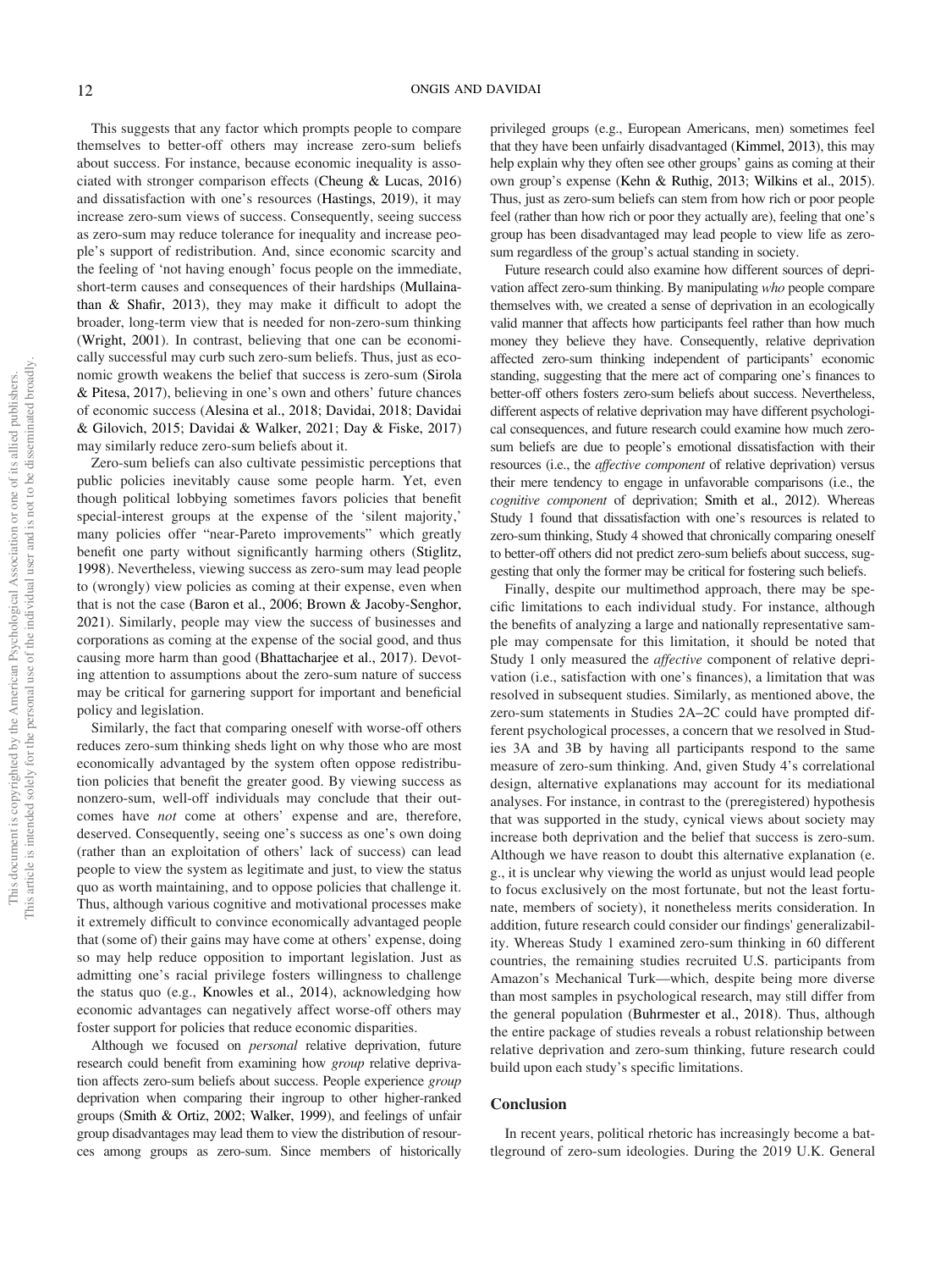Elections, for instance, both the Labor Party and the Conservative Party depicted an image of success as zero-sum, the former by portraying the fortunes of wealthier Britons as coming at the expense of their less-fortunate compatriots and the latter by portraying the fortunes of the European Union as coming at Great Britain's expense. Despite the markedly different ideologies underlying these political views, the two main parties seemed to speak to the same shared sentiment—a deep economic dissatisfaction among the electorate relative to others and a feeling of having been unfairly disadvantaged. This sentiment, of course, is not unique to the United Kingdom, and politicians in many countries often appeal to people's sense of disadvantage and dissatisfaction. Moreover, because the financial fallout following the COVID-19 pandemic has exacerbated economic inequalities, it may further increase this sense of deprivation and focus people's anger and frustration toward other groups or individuals who seem to be gaining at their expense. Understanding the dynamics of relative deprivation and zero-sum thinking may therefore be the first step in reducing such antagonistic mindsets and behaviors.

#### References

- Adler, N. E., Epel, E. S., Castellazzo, G., & Ickovics, J. R. (2000). Relationship of subjective and objective social status with psychological and physiological functioning: Preliminary data in healthy white women. *Health Psychology*, *19*(6), 586–592. https://doi.org/10.1037/0278-6133 .19.6.586
- Agnew, R. (2001). Building on the foundation of general strain theory: Specifying the types of strain most likely to lead to crime and delinquency. *Journal of Research in Crime and Delinquency*, *38*(4), 319–361. https://doi.org/10.1177/0022427801038004001
- Alesina, A., Stantcheva, S., & Teso, E. (2018). Intergenerational mobility and preferences for redistribution. *The American Economic Review*, *108*(2), 521–554. https://doi.org/10.1257/aer.20162015
- Alicke, M. D., & Govorun, O. (2005). The better-than-average effect. In M. D. Alicke, D. A. Dunning, & J. I. Krueger (Eds.), *The self in social judgment*. Psychology Press.
- Baron, J., Bazerman, M. H., & Shonk, K. (2006). Enlarging the societal pie through wise legislation: A psychological perspective. *Perspectives on Psychological Science*, *1*(2), 123–132. https://doi.org/10.1111/j.1745 -6916.2006.00009.x
- Bar-Tal, D. (2000). From intractable conflict through conflict resolution to reconciliation: Psychological analysis. *Political Psychology*, *21*(2), 351–365. https://doi.org/10.1111/0162-895X.00192
- Bazerman, M. H. (1983). Negotiator judgment: A critical look at the rationality assumption. *American Behavioral Scientist*, *27*(2), 211–228. https://doi.org/10.1177/000276483027002007
- Bhattacharjee, A., Dana, J., & Baron, J. (2017). Anti-profit beliefs: How people neglect the societal benefits of profit. *Journal of Personality and Social Psychology*, *113*(5), 671–696. https://doi.org/10.1037/pspa0000093
- Black, J. F., & Davidai, S. (2020). Do rich people "deserve" to be rich? Charitable giving, internal attributions of wealth, and judgments of economic deservingness. *Journal of Experimental Social Psychology*, *90*, 104011. https://doi.org/10.1016/j.jesp.2020.104011
- Bobo, L., & Hutchings, V. L. (1996). Perceptions of racial group competition: Extending Blumer's theory of group position to a multiracial social context. *American Sociological Review*, *61*(6), 951–972. https://doi.org/ 10.2307/2096302
- Boyer, P., & Petersen, M. B. (2018). Folk-economic beliefs: An evolutionary cognitive model. *Behavioral and Brain Sciences*, *41*, e158.
- Brown, N. D., & Jacoby-Senghor, D. S. (2021). Majority members misperceive even "win-win" diversity policies as unbeneficial to them. *Journal*

*of Personality and Social Psychology*. Advance online publication. https://doi.org/10.1037/pspi0000372

- Buhrmester, M. D., Talaifar, S., & Gosling, S. D. (2018). An evaluation of Amazon's Mechanical Turk, its rapid rise, and its effective use. *Perspectives on Psychological Science*, *13*(2), 149–154. https://doi.org/10.1177/ 1745691617706516
- Callan, M. J., Kim, H., Gheorghiu, A. I., & Matthews, W. J. (2017). The interrelations between social class, personal relative deprivation, and prosociality. *Social Psychological & Personality Science*, *8*(6), 660–669. https://doi.org/10.1177/1948550616673877
- Callan, M. J., Ellard, J. H., Will Shead, N., & Hodgins, D. C. (2008). Gambling as a search for justice: Examining the role of personal relative deprivation in gambling urges and gambling behavior. *Personality and Social Psychology Bulletin*, *34*(11), 1514–1529. https://doi.org/10.1177/ 0146167208322956
- Callan, M. J., Kim, H., & Matthews, W. J. (2015). Predicting self-rated mental and physical health: The contributions of subjective socioeconomic status and personal relative deprivation. *Frontiers in Psychology*, *6*, 1415https://doi.org/10.3389/fpsyg.2015.01415
- Callan, M. J., Shead, N. W., & Olson, J. M. (2011). Personal relative deprivation, delay discounting, and gambling. *Journal of Personality and Social Psychology*, *101*(5), 955–973. https://doi.org/10.1037/a0024778
- Cheung, F., & Lucas, R. E. (2016). Income inequality is associated with stronger social comparison effects: The effect of relative income on life satisfaction. *Journal of Personality and Social Psychology*, *110*(2), 332–341. https://doi.org/10.1037/pspp0000059
- Crosby, F. (1984). The denial of personal discrimination. *American Behavioral Scientist*, *27*(3), 371–386. https://doi.org/10.1177/000276484027003008
- Davidai, S. (2018). Why do Americans believe in economic mobility? Economic inequality, external attributions of wealth and poverty, and the belief in economic mobility. *Journal of Experimental Social Psychology*, *79*, 138–148. https://doi.org/10.1016/j.jesp.2018.07.012
- Davidai, S. (2021). How do people make sense of wealth and poverty? *Current Opinion in Psychology*, *43*, 42–47. https://doi.org/10.1016/j .copsyc.2021.06.010
- Davidai, S., & Deri, S. (2019). The second pugilist's plight: Why people believe they are above average but are not especially happy about it. *Journal of Experimental Psychology: General*, *148*(3), 570–587. https:// doi.org/10.1037/xge0000580
- Davidai, S., & Gilovich, T. (2015). Building a more mobile America— One income quintile at a time. *Perspectives on Psychological Science*, *10*(1), 60–71. https://doi.org/10.1177/1745691614562005
- Davidai, S., & Gilovich, T. (2016). The headwinds/tailwinds asymmetry: An availability bias in assessments of barriers and blessings. *Journal of Personality and Social Psychology*, *111*(6), 835–851. https://doi.org/10 .1037/pspa0000066
- Davidai, S., & Ongis, M. (2019). The politics of zero-sum thinking: The relationship between political ideology and the belief that life is a zerosum game. *Science Advances*, *5*(12), eaay3761. https://doi.org/10.1126/ sciadv.aay3761
- Davidai, S., & Walker, J. (2021). Americans misperceive racial disparities in economic mobility. *Personality and Social Psychology Bulletin*. https://doi.org/10.1177/01461672211024115
- Davidai, S., Deri, S., & Gilovich, T. (2021). There must be more to life than this: The impact of highly-accessible exemplars on self-evaluation and discontent. *Self and Identity*, *20*(1), 72–93. https://doi.org/10.1080/ 15298868.2020.1779121
- Day, M. V., & Fiske, S. T. (2017). Movin'on up? How perceptions of social mobility affect our willingness to defend the system. *Social Psychological & Personality Science*, *8*(3), 267–274. https://doi.org/10 .1177/1948550616678454
- Deri, S., Davidai, S., & Gilovich, T. (2017). Home alone: Why people believe others' social lives are richer than their own. *Journal of*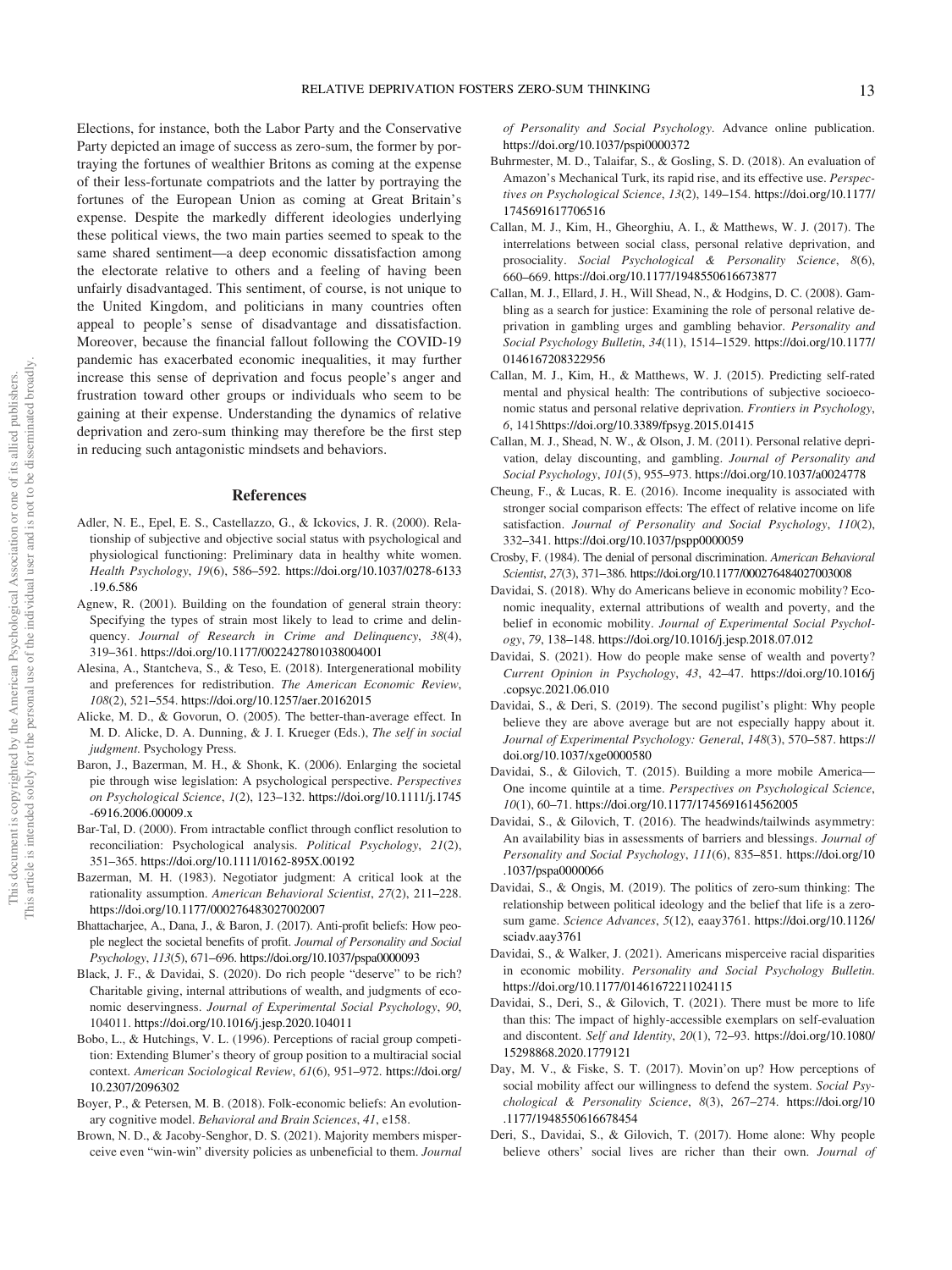*Personality and Social Psychology*, *113*(6), 858–877. https://doi.org/10 .1037/pspa0000105

- Dunning, D., Heath, C., & Suls, J. M. (2004). Flawed self-assessment: Implications for health, education, and the workplace. *Psychological Science in the Public Interest*, *5*(3), 69–106. https://doi.org/10.1111/j .1529-1006.2004.00018.x
- Eibner, C., & Evans, W. N. (2005). Relative deprivation, poor health habits, and mortality. *The Journal of Human Resources*, *40*(3), 591–620. https://doi.org/10.3368/jhr.XL.3.591
- Ellaway, A., McKay, L., Macintyre, S., Kearns, A., & Hiscock, R. (2004). Are social comparisons of homes and cars related to psychosocial health? *International Journal of Epidemiology*, *33*(5), 1065–1071. https://doi.org/10.1093/ije/dyh197
- Esses, V. M., Dovidio, J. F., Jackson, L. M., & Armstrong, T. L. (2001). The immigration dilemma: The role of perceived group competition, ethnic prejudice, and national identity. *Journal of Social Issues*, *57*(3), 389–412. https://doi.org/10.1111/0022-4537.00220
- Festinger, L. (1954). A theory of social comparison processes. *Human Relations*, *7*(2), 117–140. https://doi.org/10.1177/001872675400700202
- Fiske, S. T., Cuddy, A. J., Glick, P., & Xu, J. (2002). A model of (often mixed) stereotype content: Competence and warmth respectively follow from perceived status and competition. *Journal of Personality and Social Psychology*, *82*(6), 878–902. https://doi.org/10.1037/0022-3514 .82.6.878
- Foster, G. M. (1965). Peasant society and the image of limited good. *American Anthropologist*, *67*(2), 293–315. https://doi.org/10.1525/aa.1965.67 .2.02a00010
- Frank, R. H. (1985). *Choosing the right pond: Human behavior and the quest for status*. Oxford University Press.
- Furnham, A. (2003). Belief in a just world: Research progress over the past decade. *Personality and Individual Differences*, *34*(5), 795–817.
- Gerber, J. P., Wheeler, L., & Suls, J. (2018). A social comparison theory meta-analysis 60+ years on. *Psychological Bulletin*, 144(2), 177-197. https://doi.org/10.1037/bul0000127
- Gibbons, F. X., & Buunk, B. P. (1999). Individual differences in social comparison: Development of a scale of social comparison orientation. *Journal of Personality and Social Psychology*, *76*(1), 129–142. https:// doi.org/10.1037/0022-3514.76.1.129
- Greenberg, J. (1993). Stealing in the name of justice: Informational and interpersonal moderators of theft reactions to underpayment inequity. *Organizational Behavior and Human Decision Processes*, *54*(1), 81–103. https://doi.org/10.1006/obhd.1993.1004
- Hafer, C. L., & Olson, J. M. (1993). Beliefs in a just world, discontent, and assertive actions by working women. *Personality and Social Psychology Bulletin*, *19*(1), 30–38. https://doi.org/10.1177/0146167293191004
- Haisley, E., Mostafa, R., & Loewenstein, G. (2008). Subjective relative income and lottery ticket purchases. *Journal of Behavioral Decision Making*, *21*(3), 283–295. https://doi.org/10.1002/bdm.588
- Hansson, K., Tinghog, G., Davidai, S., & Persson, E. (2021). Losing sense of fairness: How information about a level playing field reduces selfish behavior. *Journal of Economic Behavior & Organization*, *190*, 66–75. https://doi.org/10.1016/j.jebo.2021.07.014
- Hastings, O. P. (2019). Who feels it? Income inequality, relative deprivation, and financial satisfaction in U.S. states, 1973-2012. *Research in Social Stratification and Mobility*, *60*, 1–15. https://doi.org/10.1016/j .rssm.2019.01.004
- Ho, A. K., Sidanius, J., Pratto, F., Levin, S., Thomsen, L., Kteily, N., & Sheehy-Skeffington, J. (2012). Social dominance orientation: Revisiting the structure and function of a variable predicting social and political attitudes. *Personality and Social Psychology Bulletin*, *38*(5), 583–606. https://doi.org/10.1177/0146167211432765
- Houston, D. A., Sherman, S. J., & Baker, S. M. (1989). The influence of unique features and direction of comparison of preferences. *Journal of*

*Experimental Social Psychology*, *25*(2), 121–141. https://doi.org/10 .1016/0022-1031(89)90008-5

- Inglehart, R., Haerpfer, C., Moreno, A., Welzel, C., Kizilova, K., Diez-Medrano, J. (2014). *World Values Survey: Round six*. JD Systems Institute.
- Johnson, S. G. B. (2018). Why do people believe in a zero-sum economy? *Behavioral and Brain Sciences*, *41*, e172. https://doi.org/10.1017/ S0140525X18000389
- Johnson, S. G. B., Zhang, J., & Keil, F. C. (2021). Win-win denial: The psychological underpinnings of zero-sum thinking. *Journal of Experimental Psychology: General*. Advance online publication. https://doi .org/10.1037/xge0001083
- Kehn, A., & Ruthig, J. C. (2013). Perceptions of gender discrimination across six decades: The moderating roles of gender and age. *Sex Roles*, *69*(5-6), 289–296. https://doi.org/10.1007/s11199-013-0303-2
- Kim, H., Callan, M. J., Gheorghiu, A. I., & Matthews, W. J. (2017). Social comparison, personal relative deprivation, and materialism. *British Journal of Social Psychology*, *56*(2), 373–392. https://doi.org/10.1111/bjso .12176
- Kim, H., Callan, M. J., Gheorghiu, A. I., & Skylark, W. J. (2018). Social comparison processes in the experience of personal relative deprivation. *Journal of Applied Social Psychology*, *48*(9), 519–532. https://doi.org/ 10.1111/jasp.12531
- Kimmel, M. (2013). *Angry white men: American masculinity at the end of an era*. Nation Books.
- Knowles, E. D., Lowery, B. S., Chow, R. M., & Unzueta, M. M. (2014). Deny, distance, or dismantle? How white Americans manage a privileged identity. *Perspectives on Psychological Science*, *9*(6), 594–609. https://doi.org/10.1177/1745691614554658
- Kraus, M. W., & Keltner, D. (2009). Signs of socioeconomic status: A thin-slicing approach. *Psychological Science*, *20*(1), 99–106. https://doi .org/10.1111/j.1467-9280.2008.02251.x
- Kraus, M. W., Piff, P. K., & Keltner, D. (2009). Social class, sense of control, and social explanation. *Journal of Personality and Social Psychology*, *97*(6), 992–1004. https://doi.org/10.1037/a0016357
- Krugman, P. (2003). Lumps of labor. Retrieved on November 6, 2020, from https://www.nytimes.com/2003/10/07/opinion/lumps-of-labor.html
- Kuziemko, I., Buell, R. W., Reich, T., & Norton, M. I. (2014). "Last-place aversion": Evidence and redistributive implications. *The Quarterly Journal of Economics*, *129*(1), 105–149. https://doi.org/10.1093/qje/qjt035
- Lachman, M. E., & Weaver, S. L. (1998). The sense of control as a moderator of social class differences in health and well-being. *Journal of Personality and Social Psychology*, *74*(3), 763–773. https://doi.org/10 .1037/0022-3514.74.3.763
- Lipkus, I. (1991). The construction and preliminary validation of a global belief in a just world scale and the exploratory analysis of the multidimensional belief in a just world scale. *Personality and Individual Differences*, *12*(11), 1171–1178. https://doi.org/10.1016/0191-8869(91)90081-L
- Lockwood, P., Jordan, C. H., & Kunda, Z. (2002). Motivation by positive or negative role models: Regulatory focus determines who will best inspire us. *Journal of Personality and Social Psychology*, *83*(4), 854–864. https://doi.org/10.1037/0022-3514.83.4.854
- Louis, W. R., Esses, V. M., & Lalonde, R. N. (2013). National identification, perceived threat, and dehumanization as antecedents of negative attitudes toward immigrants in Australia and Canada. *Journal of Applied Social Psychology*, *43*, E156–E165. https://doi.org/10.1111/ jasp.12044
- Luttmer, E. F. (2005). Neighbors as negatives: Relative earnings and wellbeing. *The Quarterly Journal of Economics*, *120*(3), 963–1002.
- Maoz, I., & McCauley, C. (2005). Psychological correlates of support for compromise: A polling study of Jewish-Israeli attitudes toward solutions to the Israeli-Palestinian conflict. *Political Psychology*, *26*(5), 791–808. https://doi.org/10.1111/j.1467-9221.2005.00444.x
- Maoz, I., & McCauley, C. (2009). Threat perceptions and feelings as predictors of Jewish-Israeli support for compromise with Palestinians.